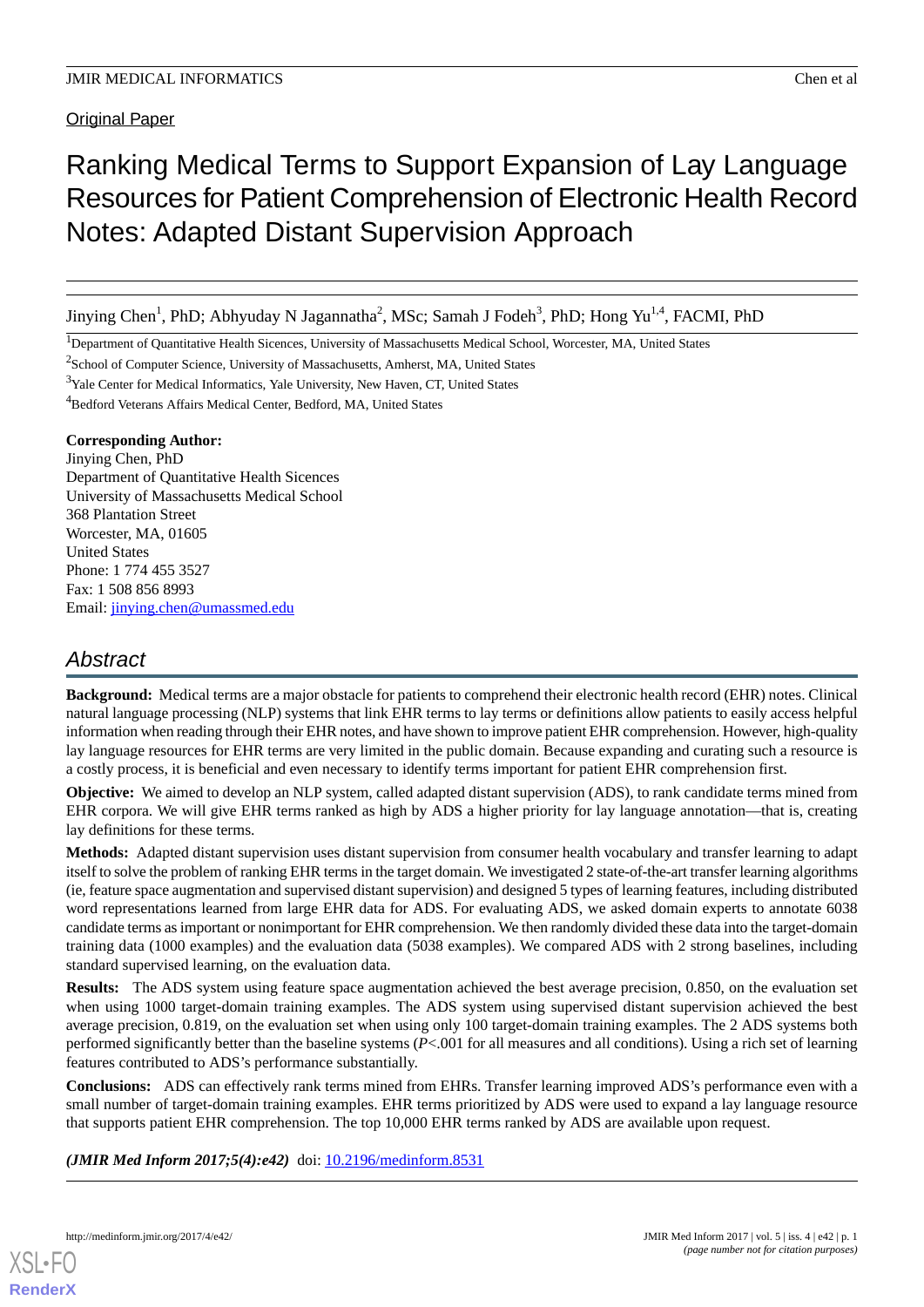#### **KEYWORDS**

electronic health records; natural language processing; lexical entry selection; transfer learning; information extraction

## *Introduction*

#### **Significance and Background**

Online patient portals have been widely adopted in the United States in a nationwide effort to promote patient-centered care [[1](#page-9-0)[-3](#page-9-1)]. Many health organizations also allow patients to access their full electronic health record (EHR) notes through patient portals, with early evidence showing improved medical comprehension and health care outcomes [[4-](#page-9-2)[6](#page-9-3)]. However, medical terms—abundant in EHR notes—remain a major obstacle for patients to comprehend medical text, including

EHRs [[7-](#page-9-4)[12](#page-10-0)]. In addition, an estimated 36% of adult Americans have limited health literacy [[13\]](#page-10-1). Limited health literacy has been identified as one major barrier to patient use of EHRs [[3](#page-9-1)[,14](#page-10-2)-[17\]](#page-10-3). Misinterpretation of EHR content may result in unintended increases in service utilization and change of patient-provider relationships.

[Textbox 1](#page-1-0) shows an excerpt from a typical clinical note. The medical terms that may hinder patients' comprehension are italicized. Here we show a subset of medical terms identified by the Unified Medical Language System (UMLS) lexical tool MetaMap [\[18](#page-10-4)] for illustration purposes only.

<span id="page-1-0"></span>**Textbox 1.** Illustration of medical terms in a sample clinical note.

Her *creatinine* has shown a steady rise over the past four years. She does have *nephrotic range proteinuria*. The likely *etiology* of her *nephrotic range proteinuria* is her *diabetes*.

She was on an *ACE inhibitor*, which was just stopped in August due to the *elevated creatinine* of 4.41. Given the severity of her *nephrotic syndrome*, her chronic kidney disease is likely permanent; however, I will repeat a *chem-8* now that she is off the *ACE inhibitor*. I will also get a *renal duplex scan* to make sure she does not have any *renal artery stenosis*.

There has been long-standing research interest in developing health information technologies that promote health literacy and consumer-centered communication of health information [[19](#page-10-5)[,20](#page-10-6)]. Natural language processing (NLP)-enabled interventions have also been developed to link medical terms in EHRs to lay terms [\[21](#page-10-7),[22\]](#page-10-8) or definitions [[23\]](#page-10-9), showing improved comprehension [\[22](#page-10-8)[,23](#page-10-9)]. Although there is a substantial amount of health information available on the Internet, many Internet users face challenges accessing and selecting relevant high-quality information [\[24](#page-10-10)[-27](#page-10-11)]. The aforementioned NLP-enabled interventions have the advantage of reducing patients'information-seeking burden by integrating authorized health-related information in a single place, and thereby helping patients easily read through and understand their EHR notes.

However, high-quality lay language resources—the cornerstone of such interventions—are very limited in the public domain. The readability levels of health educational materials on the Internet often exceed the level that is easily understood by the average patient [\[28](#page-10-12)-[30\]](#page-10-13). Definitions of medical terms provided by controlled health vocabularies, such as those included in the UMLS, often themselves contain complex medical concepts. For example, the term "nephrotic syndrome" in [Textbox 1](#page-1-0) is defined in the US National Cancer Institute vocabulary as "A collection of symptoms that include severe edema, proteinuria, and hypoalbuminemia; it is indicative of renal dysfunction," where the medical concepts "edema," "proteinuria," "hypoalbuminemia," and "renal dysfunction" may not be familiar to patients.

The consumer health vocabulary (CHV) [\[31](#page-10-14)] is a valuable lay language resource that has been integrated into the UMLS and has also been used in EHR simplification [\[21](#page-10-7),[22](#page-10-8)]. CHV contains consumer health terms (which were used by lay people to query online health information) and maps these terms to UMLS concepts. As a result, it contains both lay terms and medical terms, and links between these 2 types of terms. In addition, it

 $X$ SL•FO **[RenderX](http://www.renderx.com/)**

provides lay definitions for some medical terms. From our current work, however, we found that CHV alone is not sufficient for comprehending EHR notes, as many medical terms in EHRs do not exist in CHV, and many others exist in CHV but do not have lay terms or lay definitions. For example, among the 19,503 unique terms identified by MetaMap [\[18](#page-10-4)] from a corpus of 7839 EHR notes, 4680 (24.0%) terms do not appear in CHV, including "focal motor deficit," "Hartmann procedure," "titrate," and "urethrorectal fistula" (see [Multimedia Appendix](#page-9-5) [1](#page-9-5) for more results).

We are building a lay language resource for EHR comprehension by including medical terms from EHRs and creating lay definitions for those terms. This is a time-consuming process that involves collecting candidate definitions from authorized health educational resources, and curating and simplifying these definitions by domain experts. Since the number of candidate terms mined from EHRs is large (hundreds of thousands of terms), we ranked candidate terms based on how important they are for patients' comprehension of EHRs, and therefore prioritized the annotation effort of lexical entries based on those important terms.

The goal of this study was to develop an NLP system to automate the process of lexical entry selection. This task was challenging because the distinctions between important and nonimportant EHR terms in our task were more subtle than that between medical terms and nonmedical terms (detailed below in the Important Terms for Electronic Health Record Comprehension subsection). To achieve this goal, we developed a new NLP system, called adapted distant supervision (ADS), which uses distant supervision from the CHV and uses transfer learning to adapt itself to the target domain to rank terms from EHRs. We aimed to empirically show that ADS is effective in ranking EHR terms at the corpus level and outperforms supervised learning.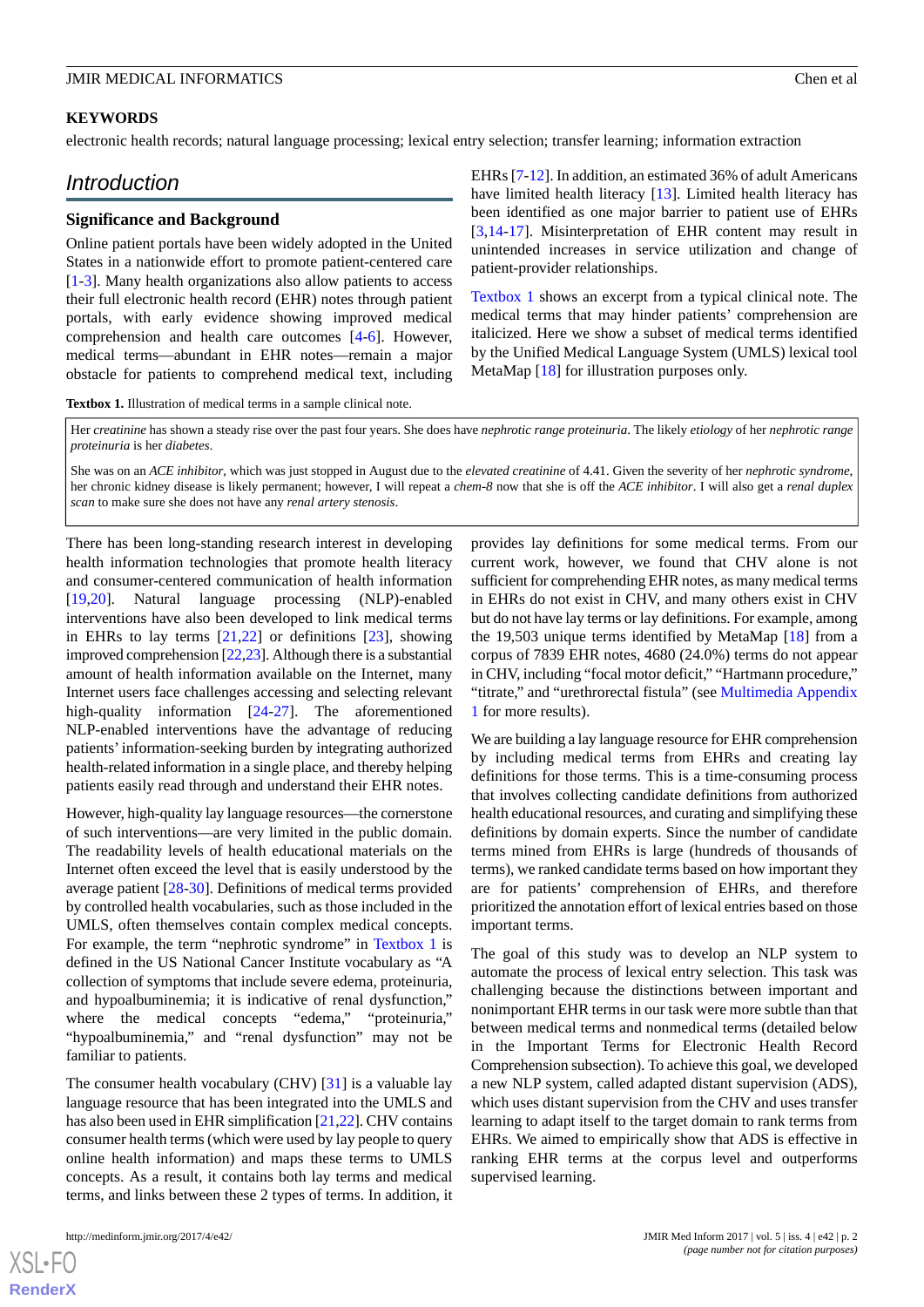#### **Related Work**

## *Natural Language Processing to Facilitate Creation of Lexical Entries*

Previous studies have used both unsupervised and supervised learning methods to prioritize terms for inclusion in biomedical and health knowledge resources [\[32](#page-10-15)[-35](#page-11-0)]. Term recognition methods, which are widely used unsupervised methods for term extraction, use rules and statistics (eg, corpus-level word and term frequencies) to prioritize technical terms from domain-specific text corpora. Since these methods do not use manually annotated training data, they have better domain portability but are less accurate than supervised learning [[32\]](#page-10-15). The contribution of this study is to propose a new learning-based method for EHR term prioritization, which is more accurate than supervised learning while also having good domain portability.

Our work is also related to previous studies that have used distributional semantics for lexicon expansion [\[35](#page-11-0)[-37](#page-11-1)]. In this work, we used word embedding, one technique for distributional semantics, to generate one type of learning features for the ADS system to rank EHR terms.

#### *Ranking Terms in Electronic Health Records*

We previously developed NLP systems to rank and identify important terms from each EHR note of individual patients [[38](#page-11-2)[,39](#page-11-3)]. This study is different in that it aimed to rank terms at the EHR corpus level for the purpose of expanding a lay language resource to improve health literacy and EHR comprehension of the general patient population. Notice that both types of work are important for building NLP-enabled interventions to support patient EHR comprehension. For example, a real-world application can link all medical jargon terms in a patient's EHR note to lay terms or definitions, and then highlight the terms most important for this patient and provide detailed information for these important terms.

#### *Distant Supervision*

Our ADS system uses distant supervision from the CHV. Distant supervision refers to the learning framework that uses information from knowledge bases to create labeled data to train machine learning models [[40](#page-11-4)[-42](#page-11-5)]. Previous work often used this technique to address context-based classification problems such as named entity detection and relation detection. In contrast, we used it to rank terms without considering context. However, our work is similar in that it uses heuristic rules and knowledge bases to create training data. Although training data created this way often contain noise, distant supervision has been successfully applied to several biomedical NLP tasks to reduce human annotation efforts, including extraction of entities  $[40,41,43]$  $[40,41,43]$  $[40,41,43]$  $[40,41,43]$  $[40,41,43]$ , relations  $[44-46]$  $[44-46]$  $[44-46]$ , and important sentences  $[47]$  $[47]$  from

the biomedical literature. In this study, we made novel use of the non-EHR-centric lexical resource CHV to create training data for ranking terms from EHRs. This approach has greater domain portability than conventional distant supervision methods due to fewer demands on the likeness between the knowledge base and the target-domain learning task. On the other hand, learning from the distantly labeled data with a mismatch to the target task is more challenging. We address this challenge by using transfer learning.

#### *Transfer Learning*

Transfer learning is a learning framework that transfers knowledge from the source domain  $D_{\rm S}$  (the training data derived from the CHV, in our case) to the target domain  $D<sub>T</sub>$  to help improve the learning of the target-domain task  $T<sub>T</sub>$  [[48\]](#page-11-11). We followed Pan and Yang [[48\]](#page-11-11) to distinguish between inductive transfer learning, where the source- and target-domain tasks are different, and domain adaptation, where the source- and target-domain tasks are the same but the source and target domains (ie, data distributions) are different. Our approach belongs to the first category because our source-domain and target-domain tasks define positive and negative examples in different ways. Transfer learning has been applied to important bioinformatics tasks such as DNA sequence analysis and gene interaction network analysis [[49\]](#page-11-12). It has also been applied to several clinical and biomedical NLP tasks, including part-of-speech tagging [\[50](#page-11-13)] and key concept identification for clinical text [[51\]](#page-11-14), semantic role labeling for biomedical articles [[52\]](#page-11-15) and clinical text [[53\]](#page-11-16), and key sentence extraction from biomedical literature [\[47](#page-11-10)]. In this work, we investigated 2 state-of-the-art transfer learning algorithms that have shown superior performance in recent studies [\[47](#page-11-10),[53\]](#page-11-16). We aimed to empirically show that they, in combination with distant supervision, are effective in ranking EHR terms.

## *Methods*

## **Electronic Health Record Corpus and Candidate Terms**

We used 7839 discharge summary notes (5.4 million words) from the University of Pittsburgh NLP Repository (using these data requires a license) [[54\]](#page-11-17), called EHR-Pittsburgh for convenience, for this study. We applied the linguistic filter of the Java Automatic Term Extraction (JATE) toolkit (version 1.11) [\[55](#page-11-18)] to EHR-Pittsburgh to extract candidate terms (see step 1 in [Figure 1\)](#page-3-0). JATE's linguistic filter uses a word extractor, a noun phrase extractor, and a stop word list to select high-quality words and noun phrases as candidate terms. We extracted a total of 106,108 candidate terms and further used them to identify and rank medical terms.

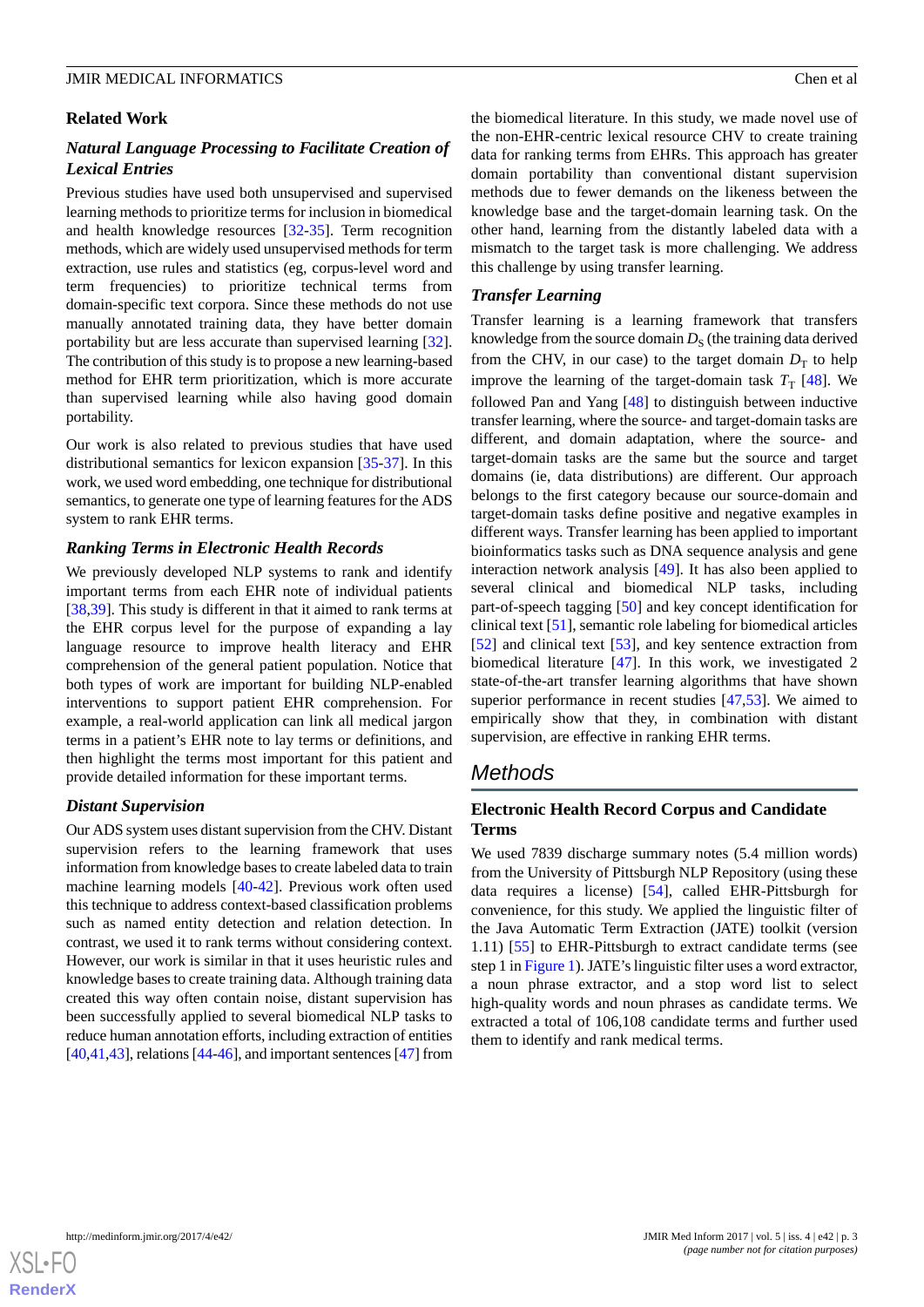<span id="page-3-0"></span>**Figure 1.** Overview of development of the adapted distant supervision (ADS) natural language processing system to rank candidate terms mined from electronic health record (EHR) corpora: data extraction (steps 1 and 2), ADS (step 3), and evaluation (step 4). CHV: consumer health vocabulary.



#### **Consumer Health Vocabulary**

CHV was developed by collaborative research to address vocabulary discrepancies between lay people and health care professionals [\[56](#page-12-0)[-59](#page-12-1)]. CHV incorporates terms extracted from various consumer health sites, including queries submitted to MedlinePlus, a consumer-oriented online knowledge resource maintained by the US National Library of Medicine [\[60](#page-12-2),[61\]](#page-12-3). CHV contains 152,338 terms, most of which are consumer health terms [[60-](#page-12-2)[62](#page-12-4)]. Zeng et al [[60\]](#page-12-2) mapped these terms to UMLS concepts by a semiautomatic approach. As a result of this work, CHV encompasses lay terms (eg, "low blood sugar level" and "heart attack"), as well as corresponding medical terms (eg, "hypoglycemia" and "myocardial infarction"). In this study, we used CHV to create distantly labeled training data for ADS.

#### **Important Terms for Electronic Health Record Comprehension**

We defined important terms as those terms that, if understood by the patients, would significantly improve their EHR comprehension. In practice, we used 4 criteria, unithood, termhood, unfamiliarity, and quality of compound term (defined with examples in [Multimedia Appendix 2](#page-9-6)), to judge term importance.

Except for unithood, which is a general criterion for lexical entry selection, the other 3 criteria all measure term importance from the perspective of patient EHR comprehension (details in [Multimedia Appendix 2\)](#page-9-6). For example, familiar terms are not important because they are already known by the average patient. High-quality compound terms are those terms whose meanings are beyond the simple sum of their component words (eg, "community-acquired pneumonia"). These terms are important and should be annotated with lay definitions because otherwise patients would not understand them even if they know all the individual words in these terms.

#### **Distant Supervision from Consumer Health Vocabulary**

We used CHV to select positive examples to train ADS (see step 2 in [Figure 1](#page-3-0)). Specifically, we assumed that medical terms that occur in both EHRs and CHV (called EHR-CHV terms) are important for patient EHR comprehension. We chose CHV for distant supervision for 3 reasons. First, terms in CHV have been curated and thus all satisfy the unithood criterion. Second, recall that medical terms existing in CHV are synonyms of consumer health terms initially identified from queries and postings generated by patients in online health forums. Therefore, we expect most of these terms to bear clear and significant clinical meanings for patients and thus satisfy the termhood criterion. Third, CHV assigns familiarity scores to 57.89% (88,189 out of 152,338) of its terms for extended usability, which can be used to distinguish between medical terms and lay terms. CHV familiarity scores estimate the likelihood that a term can be understood by an average reader [[63\]](#page-12-5) and take values between 0 and 1 (with 1 being most familiar and 0 being least familiar). CHV provides different types of familiarity scores [[21\]](#page-10-7). Following Zeng-Treitler et al [\[21](#page-10-7)], we used the combined score and used a heuristic rule (ie, CHV familiarity score  $\leq 0.6$ ) to identify medical terms.

Despite the aforementioned merits, CHV is not perfect in labeling the training data. First, there is not a clear boundary between familiar and unfamiliar terms if their CHV familiarity scores are close to 0.6. For example, "congestive heart failure" and "atypical migraine" have familiarity scores of 0.64 and 0.61; therefore, they would be labeled as negative examples by CHV. However, these 2 terms were judged by domain experts as important terms that need lay definitions. Second, some compound terms in CHV (eg, "knee osteoarthritis," "brain MRI," "aspirin allergy"), although labeled as positive examples by CHV, were judged by domain experts as being not high-quality compound terms from the perspective of efficiently expanding a lay language resource and thus did not need immediate treatment for adding lay definitions.

[XSL](http://www.w3.org/Style/XSL)•FO **[RenderX](http://www.renderx.com/)**

http://medinform.jmir.org/2017/4/e42/ JMIR Med Inform 2017 | vol. 5 | iss. 4 | e42 | p. 4 *(page number not for citation purposes)*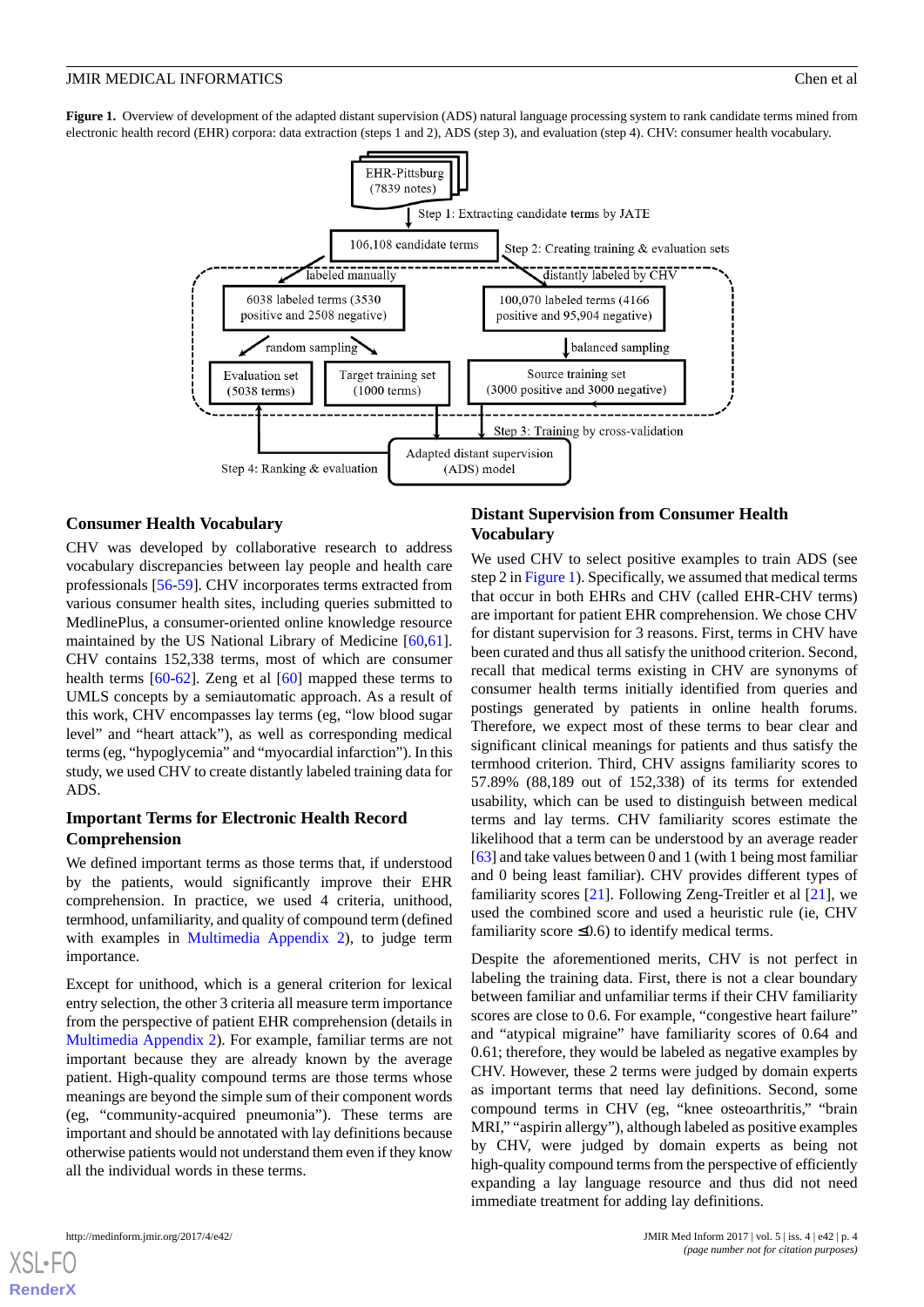#### **Transfer Learning Algorithms**

#### *Problem Formalization*

Since CHV-labeled training data are noisy, we used transfer learning to adapt the system distantly supervised by CHV to the target-domain task. More formally, we defined the training data derived from CHV as the source-domain data  $D<sub>S</sub> = \{(x<sup>s</sup><sub>1</sub>,$  $y^s$ <sub>1</sub>),  $(x^s$ <sub>2</sub>,  $y^s$ <sub>2</sub>), ...,  $(x^s$ <sub>N</sub>,  $y^s$ <sub>N</sub>)} and the target-domain data as  $D_T = \{(x_1^t, y_1^t), (x_2^t, y_2^t), ..., (x_M^t, y_M^t)\}$ , where *N* is the number of source-domain instances,  $(x^s, y^s)$  is the paired feature vector and class label of an instance in the source domain, and *M* and  $(x^t, y^t)$  are defined similarly for the target domain. Notice that we refer to CHV-labeled candidate terms as the source-domain data by following the convention of transfer learning, although these terms were extracted from EHRs. In our study, we used all the *N* source-domain instances and at most  $K$  ( $K \ll M$ ) target-domain instances to train the model. The goal of transfer learning is to make an optimal use of the *N+K* training data to improve model performance on the *M-K* target-domain test data.

In this study, we investigated 2 state-of-the-art transfer learning methods: feature space augmentation (FSA) and supervised distant supervision (SDS).

#### *Feature Space Augmentation*

FSA [\[64](#page-12-6)] has shown the best performance in semantic role labeling for clinical text [\[53](#page-11-16)].

This approach assumes that  $D_S$  and  $D_T$  share the same feature space  $X = R^F$  (ie, each feature vector is an *F*-dimension real-valued vector) and defines an augmented feature space  $X^{\pm}$  $R^{3F}$ . It then defines 2 feature mapping functions,  $\Phi_{S}$  and  $\Phi_{T}$ :  $X \rightarrow X^+$ , by Equation 1 [\(Figure 2\)](#page-4-0) to respectively map feature vectors from  $D<sub>S</sub>$  and  $D<sub>T</sub>$  to the augmented feature space. The motivation is to make the learning easier by separating the general features (ie, the first *F* dimensions in the augmented feature space, which are useful to learn examples in both  $D<sub>S</sub>$ and  $D_T$ ) and the domain-specific features (the second and third *F* dimensions in the augmented feature space). In addition, it allows a single model to regulate jointly the trade-off between the general and domain-specific feature weights.

<span id="page-4-0"></span>**Figure 2.** Equations for feature mapping functions used in feature space augmentation (1), objective function used in supervised distant supervision (2), and average precision (3).

$$
\Phi_{S}(x) = \langle x, x, 0 \rangle, \Phi_{T}(x) = \langle x, 0, x \rangle \tag{1}
$$

where 0 is a zero vector  $\in R^F$ ; x is a feature vector  $\in R^F$ ; F is the dimension of the original feature space;  $\Phi_s(\Phi_T)$  maps the source-domain (target-domain) feature vector x to the augmented feature space

$$
\hat{\epsilon}_{\alpha}(h) = \sum_{(x,y)\in D_T} \hat{\epsilon}(h(x),y) + \alpha \sum_{(x,y)\in D_S} \hat{p}_T(y|x)\hat{\epsilon}(h(x),y) \tag{2}
$$

where  $\alpha$  is the hyperparameter to weight the source-domain (D<sub>s</sub>) and target-domain (D<sub>T</sub>) training data at the corpus level; h is the prediction function learned by the classifier;  $\hat{\epsilon}(h(x), y)$  is the instance-level error; and  $\hat{p}_T(y|x)$  is the probability of a source-domain label being correct (ie, being consistent with the target-domain label), which is used to weight the source-domain training data at the instance level. We estimated  $\hat{p}_T(y|x)$  by a log-linear model learned only from the target-domain training data.

$$
Average Precision = \sum_{k=1}^{n} P(k) \Delta_r(k)
$$

 $(3)$ 

where  $P(k)$  is precision of the ranking at rank k, and  $\Delta_r(k)$  is the increase of recall of the ranking at rank  $k$  compared with the recall at rank  $k$ -1

#### *Supervised Distant Supervision*

SDS is an extension of the algorithm recently proposed by Wallace et al [\[47](#page-11-10)]. It minimizes an objective function that combines empirical source-domain and target-domain errors, as defined in Equation 2 [\(Figure 2\)](#page-4-0).

Our algorithm differs from that of Wallace et al [\[47](#page-11-10)] in that it does not assume that only positive examples in the source domain are unreliable and is therefore more generalizable.

#### *Implementation Issues*

We implemented 2 versions of the ADS system, ADS-fsa and ADS-sds, by incorporating the 2 transfer learning algorithms. We used the log-linear model as the base of all the models (including the baseline models introduced in the subsection Baseline Systems) and used L2 regularization for model training. The output from the log-linear models is probabilities of a candidate term being a positive example and can be used to rank candidate terms directly. We used grid search and cross-validation on the target-domain training data to set the hyperparameters  $\alpha$  (the corpus weighting parameter in Equation 2; [Figure 2](#page-4-0)) and *C* (the hyperparameter of the log-linear model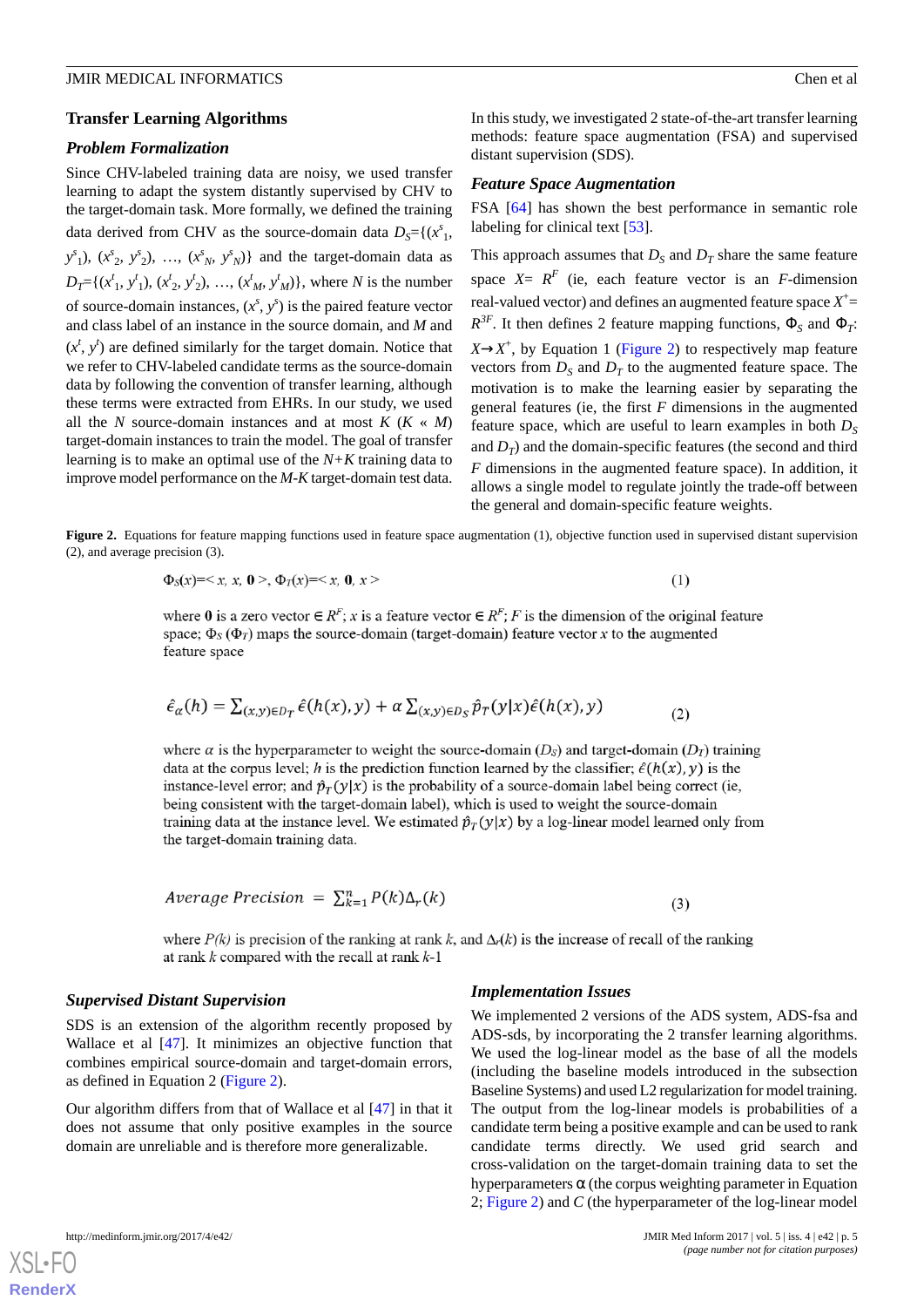to control the regularization strength; a small *C* corresponds to a strong regularization). In our experiments, we set  $\alpha = \beta(K/N)$ (*N* and *K* are the size of the source- and target-domain training data) and searched β in [0.01, 0.1, 1, 10, 100]. We searched *C* in [1,0.1,0.001,0.0001].

#### **Training and Evaluation Datasets**

#### *Data Annotation*

We derived the training and evaluation datasets from the 106,108 candidate terms extracted from EHR-Pittsburgh as follows.

First, 3 people with a postgraduate level of education in biology, public health, and biomedical informatics reviewed candidate terms among the terms ranked as high by the nonadapted distant supervision model (ie, among the top 10,000 terms) or by the term recognition algorithm C-value [\[65\]](#page-12-7) (ie, among the top 5000 terms). We chose top-ranked terms, which were likely to contain more important terms than randomly sampled terms, to speed up the whole annotation process. We used the output from 2 methods to increase the diversity of terms used for evaluation and used more terms from the distant supervision model because a manual review suggested that it outperformed C-value. We adopted the expert annotation approach because nonexperts may lack sufficient knowledge to judge the domain relevance and quality of a candidate term, which could potentially introduce noise to the data and slow down the annotation process.

Each term was annotated by 1 primary reviewer and then reviewed by another reviewer based on the 4 criteria introduced in the subsection Important Terms for Electronic Health Record Comprehension (details in [Multimedia Appendix 2\)](#page-9-6). Difficult cases were discussed and resolved within the group. Using this procedure, we obtained 6038 annotated terms (3530 positive examples and 2508 negative examples) before starting this study and used all of them for our experiments. To compute the interannotator agreement, 2 reviewers independently annotated 500 candidate terms and achieved a .71 kappa coefficient on this dataset.

#### *Target-Domain Training and Evaluation Sets*

We used 1000 examples randomly sampled from the 6038 annotated terms as the target-domain training set and used the remaining 5038 terms as the evaluation set. We did not use stratified sampling because in practice we did not know the class distribution of the target-domain data or the test data. In transfer learning, the target-domain training data are critical to system performance. Therefore, we repeated the above procedure 100 times to obtain 100 pairs of <target training set, evaluation set> for system evaluation to take into account the variance of the target training set. To test the effects of the size of the target-domain training data, we reported system performance by using *L* (*L*=100, 200, 500, 1000) examples randomly selected from the full target training set.

#### *Source-Domain Training Set*

We first obtained 100,070 terms by removing the 6038 manually labeled terms from the 106,108 candidate terms. We then automatically labeled the 100,070 terms based on whether a

 $XSI - F($ **[RenderX](http://www.renderx.com/)** term was an EHR-CHV medical term (ie, positive term) or not (ie, negative term). In this way, we obtained 4166 positive terms and 95,904 negative terms. Because we did not know the distribution of the target-domain data, we randomly sampled 3000 positive and 3000 negative terms from these data to form a balanced source-domain training set. We set the size of the source training set to 6000 by following previous work [[66\]](#page-12-8).

#### **Baseline Systems**

We employed 2 baselines commonly used to evaluate transfer learning methods [\[47,](#page-11-10)[53](#page-11-16),[64\]](#page-12-6): *SourceOnly* or nonadapted distant supervision model, which was trained by using only source-domain training data, and *TargetOnly*, which was trained by using only target-domain training data.

#### **Features**

#### *Word Embedding*

Word embedding is the distributed vector representation of words. It has emerged as a powerful technique for word representation and proved beneficial in a variety of biomedical and clinical NLP tasks. We used word2vec software to create the skip-gram word embeddings [\[67](#page-12-9),[68\]](#page-12-10) and trained word2vec using a combined text corpus (over 3 billion words) of English Wikipedia, articles from PubMed Central Open Access Subset, and 99,735 EHR notes from the University of Pittsburgh NLP Repository [\[54](#page-11-17)]. We set the training parameters by following Jagannatha et al [[37\]](#page-11-1) and Pyysalo et al [\[69](#page-12-11)]. Specifically, we used 200-dimension vectors with a window size of 6 and used hierarchical soft-max with a subsampling threshold of 0.001 for training. We represented multiword terms (ie, compound terms) by the mean of the vectors of their component words by following Jagannatha et al [\[37](#page-11-1)] and Chen and colleagues [\[38](#page-11-2)[,39](#page-11-3)].

#### *Semantic Type*

We mapped candidate terms to UMLS concepts and included semantic types for those concepts that had an exact match or a head-noun match as features. Each semantic type is a 0-1 binary feature. This type of feature has been used to identify domain-specific medical terms [\[23](#page-10-9)[,33](#page-10-16)] and to rank medical terms from individual EHR notes [\[38](#page-11-2)].

#### *Automatic Term Recognition*

We used the confidence scores from 2 term-recognition algorithms: corpus-level term frequency-inverse document frequency  $[55]$  $[55]$  and C-value  $[65]$  $[65]$ .

#### *General-Domain Term Frequency*

We generated 4 features from the Google Ngram corpus [[70\]](#page-12-12): the average, minimum, and maximum frequencies of a term's component words and the term frequency. Corpus frequency has proved to be a strong indicator for term familiarity [\[63](#page-12-5),[71\]](#page-12-13). The Google Ngram corpus is a database of unigram and n-gram counts of words collected from over 15 million books containing over 5 billion pages. We used the top 4.4 million high-frequency words from this corpus and their unigram, bigram, and trigram matches to derive our features.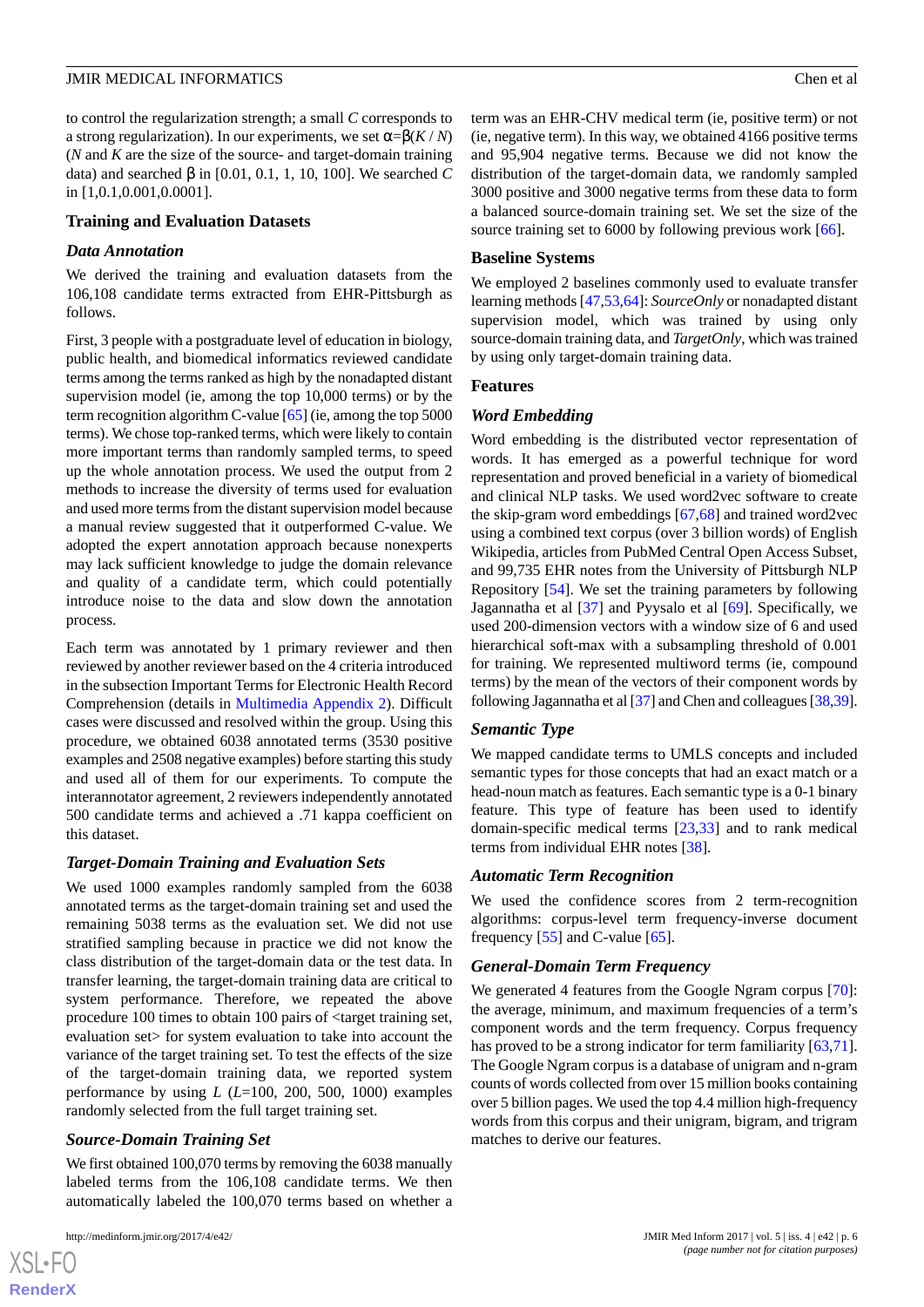## *Term Length*

Term length is the number of words in a term. Because a long candidate term may not be a good compound term but rather a simple concatenation of shorter terms (eg, "left heart cardiac catheterization"), this feature may help the ADS system to identify and rank as low the low-quality compound terms.

## **Evaluation Metrics**

#### *Average Precision*

This metric averages precision  $P(k)$  at rank  $k$  as a function of recall *r*, as defined in Equation 3 ([Figure 2\)](#page-4-0).

#### *Area Under the Receiver Operating Characteristic Curve*

The area under the receiver operating characteristic curve (AUC-ROC) is computed; this curve plots the true positive rate (y-coordinate) against the false positive rate (x-coordinate) at various threshold settings.

Recall that we have 100 pairs of <target training set, evaluation set > randomly sampled from the 6038 labeled terms. When evaluating a system, we averaged its performance scores on the 100 pairs of datasets and report the averaged values.

<span id="page-6-0"></span>We used sklearn.metrics to compute the average precision and AUC-ROC scores. Scikit-learn is an open source Python library widely used for machine learning [[72\]](#page-12-14). In this study, we only reported the paired-samples *t* test results for performance difference between the ADS systems and the baselines because the baselines were expected to be better than a random classifier. The AUC-ROC score of each individual system tested in our experiments was significantly better than 0.5—that is, the AUC-ROC score of a random classifier (*P*<.001).

#### **Statistical Analysis**

We used the paired-samples *t* test to test the significance of the performance difference between a pair of systems. We used scipy.stats to conduct the paired *t* test. SciPy is an open source Python library widely used for scientific computing [[73\]](#page-12-15).

## *Results*

#### **ADS Ranking Performance on Evaluation Set**

[Table 1](#page-6-0) shows the evaluation results, where the 2 ADS systems outperformed the 2 baselines significantly  $(t_{99})$  ranges from 4.84 to 133.31, *P*<.001) for AUC-ROC and average precision under all 4 conditions (ie, using 4 different sizes of target training data). The performance scores of the ADS systems continuously improved with increased size of target training data. When comparing the 2 ADS systems, ADS-fsa performed significantly better than ADS-sds when using 1000 target-domain training examples for transfer learning and performed worse than ADS-sds when using 100 or 200 target-domain training examples (see bottom 2 rows in [Table 1](#page-6-0) for *t* and *P* values).

Table 1. Performance of different natural language processing systems on the evaluation set under 4 conditions using 100, 200, 500, and 1000 target-domain training examples<sup>a</sup>.

| System                          | $AUC-ROC^b$ |       |       |         | Average precision |       |       |         |
|---------------------------------|-------------|-------|-------|---------|-------------------|-------|-------|---------|
|                                 | 100         | 200   | 500   | 1000    | 100               | 200   | 500   | 1000    |
| SourceOnly                      | 0.739       | 0.739 | 0.739 | 0.739   | 0.811             | 0.811 | 0.811 | 0.811   |
| TargetOnly                      | 0.728       | 0.749 | 0.769 | 0.782   | 0.799             | 0.816 | 0.833 | 0.844   |
| $ADS$ -fsa $c$                  | 0.746       | 0.756 | 0.776 | 0.790   | 0.815             | 0.823 | 0.839 | 0.850   |
| $ADS - sdsd$                    | 0.751       | 0.759 | 0.775 | 0.786   | 0.819             | 0.826 | 0.838 | 0.847   |
| ADS-fsa vs ADS-sds <sup>e</sup> |             |       |       |         |                   |       |       |         |
| $t_{99}$                        | 4.25        | 2.79  |       | 8.78    | 3.81              | 3.04  |       | 11.58   |
| $P$ values                      | < 0.001     | .01   |       | < 0.001 | < 0.001           | .003  |       | < 0.001 |

<sup>a</sup>The highest performance scores are italicized.

<sup>b</sup>AUC-ROC: area under the receiver operating characteristic curve.

<sup>c</sup>ADS-fsa: adapted distant supervision-feature space augmentation.

<sup>d</sup>ADS-sds: adapted distant supervision-supervised distant supervision.

<sup>e</sup>The *P* values for difference between ADS-fsa and SourceOnly, ADS-sds and SourceOnly, ADS-fsa and TargetOnly, and ADS-sds and TargetOnly are <.001 ( $t_{99}$  ranges from 4.84 to 133.31) for all metrics under all conditions. We report the *P* values (if the *P* value ≤.05) and the corresponding  $t_{99}$  values for difference between ADS-fsa and ADS-sds.

The average familiarity level or score of top-ranked terms measures one important aspect of ranking quality. However, because many terms in the evaluation set did not have CHV familiarity scores, we could not compute this value directly. A manual review of the top 500 terms ranked by the best system—that is, ADS-fsa trained using 1000 target-domain training examples—did find many unfamiliar medical terms, including "autoimmune enteropathy," "ileostomy," "myasthenia

gravis," "nifedipine," "parathyroid hormone," and "phototherapy."

## **Effects of Individual Features on ADS Ranking Performance**

In addition to evaluating system performance, we tested the contribution of each individual feature to system performance by using feature ablation experiments. [Table 2](#page-7-0) shows that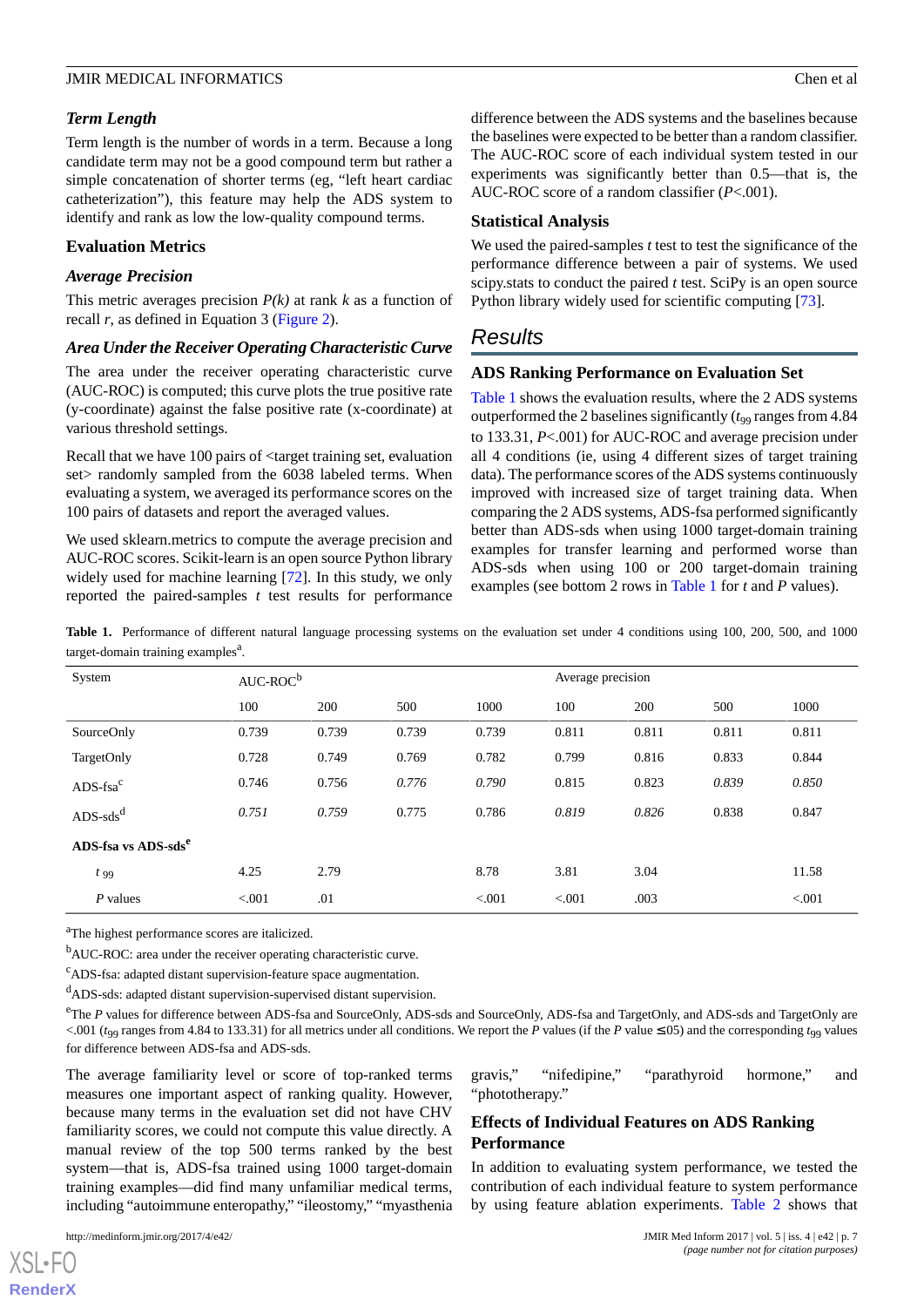ADS-sds's performance dropped significantly (*P*<.001 for both measures under all 4 conditions) when respectively dropping word embedding, general-domain term frequency, and term length. Dropping the semantic features had mixed results, slightly decreasing performance when the target-domain training set was large and increasing performance when the target-domain training set was small. Dropping features derived from automatic term recognition had no statistically significant effects. The effects of dropping individual features on ADS-fsa's performance were similar (see the first table in [Multimedia](#page-9-7) [Appendix 3\)](#page-9-7).

<span id="page-7-0"></span>Table 2. Performance of different ADS-sds<sup>a</sup> systems implemented by using all types of features or by dropping each individual type of feature, under 4 conditions using 100, 200, 500, and 1000 target-domain training examples<sup>b</sup>.

| ADS-sds system                   | $AUC-ROCc$ |         |         |         | Average precision |         |         |         |
|----------------------------------|------------|---------|---------|---------|-------------------|---------|---------|---------|
|                                  | 100        | 200     | 500     | 1000    | 100               | 200     | 500     | 1000    |
| $ADS\text{-}sds\text{-}ALL^d$    | 0.751      | 0.759   | 0.775   | 0.786   | 0.819             | 0.826   | 0.838   | 0.847   |
| $ADS$ -sds-wo $WE^e$             | 0.711      | 0.718   | 0.726   | 0.733   | 0.780             | 0.785   | 0.793   | 0.799   |
| ADS-sds-woWE vs ADS-sds-ALL      |            |         |         |         |                   |         |         |         |
| $t_{99}$                         | 30.37      | 32.74   | 59.92   | 112.25  | 36.61             | 39.63   | 81.04   | 124.15  |
| $P$ value                        | < 0.001    | < 0.001 | < 0.001 | < 0.001 | < 0.001           | < 0.001 | < 0.001 | < 0.001 |
| ADS-sds-woSem <sup>f</sup>       | 0.753      | 0.760   | 0.772   | 0.782   | 0.823             | 0.829   | 0.838   | 0.845   |
| ADS-sds-woSem vs ADS-sds-ALL     |            |         |         |         |                   |         |         |         |
| $t_{99}$                         |            |         | 4.63    | 12.28   | 3.18              | 4.00    |         | 4.55    |
| $P$ value                        |            |         | < 0.001 | < 0.001 | .002              | < 0.001 |         | < 0.001 |
| ADS-sds-woATRg                   | 0.751      | 0.759   | 0.774   | 0.786   | 0.819             | 0.826   | 0.838   | 0.847   |
| $ADS$ -sds-wo $GTF$ <sup>h</sup> | 0.740      | 0.749   | 0.765   | 0.777   | 0.813             | 0.821   | 0.833   | 0.842   |
| ADS-sds-woGTF vs ADS-sds-ALL     |            |         |         |         |                   |         |         |         |
| $t_{99}$                         | 13.04      | 9.50    | 14.85   | 22.55   | 8.12              | 6.49    | 11.52   | 23.07   |
| $P$ value                        | < 0.001    | < .001  | < 0.001 | < 0.001 | < 0.001           | < 0.001 | < 0.001 | < 0.001 |
| ADS-sds-woTL <sup>1</sup>        | 0.741      | 0.751   | 0.767   | 0.778   | 0.807             | 0.815   | 0.829   | 0.838   |
| ADS-sds-woTL vs ADS-sds-ALL      |            |         |         |         |                   |         |         |         |
| $t_{99}$                         | 11.21      | 10.81   | 19.78   | 25.58   | 16.43             | 17.15   | 34.50   | 41.72   |
| $P$ value                        | < 0.001    | < .001  | < 0.001 | < 0.001 | < 0.001           | < 0.001 | < 0.001 | < 0.001 |

<sup>a</sup>ADS-sds: adapted distant supervision-supervised distant supervision.

<sup>b</sup>We report the *P* values (if the *P* value  $\leq$ .05) and the corresponding  $t_{99}$  values for differences between each implementation and ADS-sds-ALL.

<sup>c</sup>AUC-ROC: area under the receiver operating characteristic curve.

<sup>d</sup>ADS-sds-ALL: ADS-sds with all types of features.

<sup>e</sup>ADS-sds-woWE: ADS-sds without word embedding.

<sup>f</sup>ADS-sds-woSem: ADS-sds without semantic features.

<sup>g</sup>ADS-sds-woATR: ADS-sds without features derived from automatic term recognition.

hADS-sds-woGTF: ADS-sds without general-domain term frequency.

<sup>i</sup>ADS-sds-woTL: ADS-sds without term length.

## *Discussion*

#### **Principal Results**

In an effort to build a lexical resource that provides lay definitions for medical terms in EHRs, we developed the ADS system to rank candidate terms mined from an EHR corpus and prioritized our efforts to collect and curate lay definitions for top-ranked terms. Given only 100 labeled target training examples, the best ADS system, ADS-sds, achieved 0.751

AUC-ROC and 0.819 average precision on the evaluation set, which are significantly better (*P*<.001) than the corresponding performance scores of supervised learning [\(Table 1](#page-6-0), ADS-sds vs TargetOnly). When using 1000 target-domain training examples, the best ADS system, ADS-fsa, achieved 0.790 AUC-ROC and 0.850 average precision, also significantly better (*P*<.001) than that achieved by supervised learning ([Table 1](#page-6-0), ADS-fsa vs TargetOnly).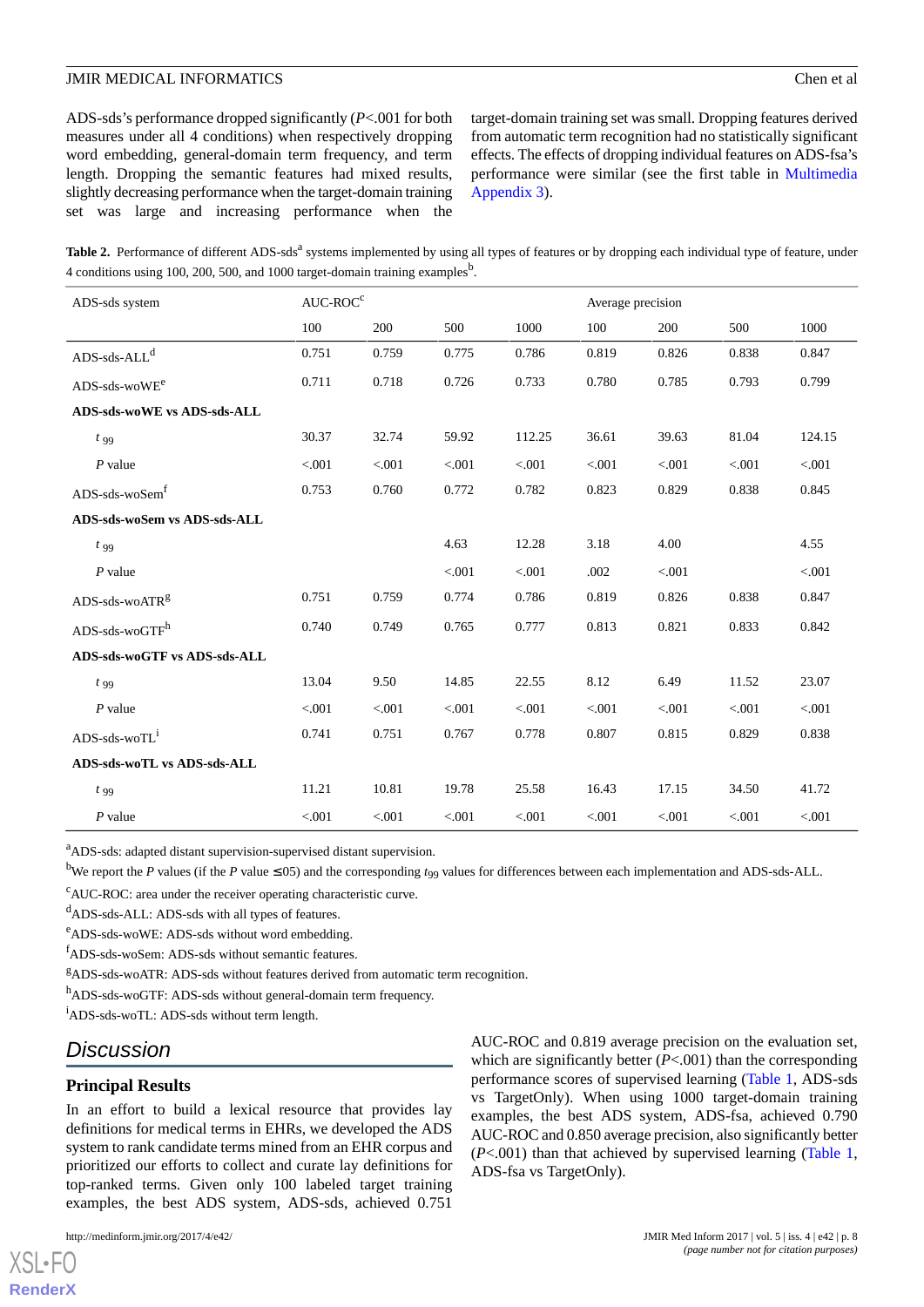Our evaluation set was challenging, because terms included in this set had been prefiltered (ie, ranked as high) by 2 term-ranking methods (details in the Training and Evaluation Datasets subsection). In other words, we evaluated ADS on a set of candidate terms that had higher quality than the average candidate terms mined from EHRs, for which the boundaries between positive and negative examples were more subtle. For example, some candidate terms (eg, "metastatic carcinoid tumor," "normal serum calcium," and "acute cardiac ischemia"), although registered as medical terms in UMLS, were judged nonimportant or nonurgent for lay definition creation because their meanings could be easily inferred from their component words.

The evaluation results on this dataset suggest that our ADS system is effective in ranking EHR terms and can be used to facilitate the expansion of lexical resources that support EHR comprehension. In particular, it can be used to alleviate the data sparseness problem when there are very few target-domain training data and can be used to boost the performance of supervised learning when the size of the training data increases.

#### **Effects of Target-Domain Training Data**

Our evaluation results also suggested that using more target-domain training data is beneficial for system performance (rows 2-4 in [Table 1](#page-6-0)). In an additional experiment (details in [Multimedia Appendix 4](#page-9-8)), we found that the performance of ADS-fsa, the best system when using 1000 target training data, continued to improve with increased target training data and began to plateau when the number of target training examples reached 2500.

#### **Effects of Individual Features**

The results of our feature ablation experiment [\(Table 2\)](#page-7-0) indicate that word embedding contributes mostly to system performance, followed by general-domain term frequency and term length. Although dropping semantic features had mixed effects, the results from further analysis indicate that semantic features are useful when excluding word embedding from the feature set. Specifically, adding semantic features on the 3 other types of features (ie, automatic term recognition, general-domain term frequency, and term length) significantly improved system performance  $(t_{99}$  ranges from 12.74 to 128.11,  $P < .001$  for 2 measures under 4 conditions; see the second table in [Multimedia](#page-9-7) [Appendix 3](#page-9-7) for details). This suggests that most information provided by the semantic features for ranking terms is subsumed by that provided by word embedding (but not vice versa). Different from the semantic features, the automatic term recognition features had little additional effect on the performance even without counting word embedding. A likely reason is that our evaluation data set was created by including terms already ranked as high (top 5%) by the automatic term recognition algorithm C-value [\[65](#page-12-7)], which may have diminished the effect of this type of feature on this dataset.

#### **Comparing Different Transfer Learning Methods**

Although ADS-fsa and ADS-sds were both effective in ranking EHR terms ([Table 1](#page-6-0)), ADS-fsa had small gains over ADS-sds when the size of target training data was large (1000 examples) and vice versa when the size of the target training data was small (100 and 200 examples). The 2 systems used different methods, SDS and FSA, to balance the source- and target-domain training data. Specifically, SDS allows fine-grained weighting of training data from source and target domains at the instance level; FSA, by using an augmented feature space, allows redistribution of feature weights for source, target, and "shared" domains. Our results suggest that instance weighting (ie, ADS-sds) can be more effective when the target-domain training data are very limited.

#### **Error Analysis**

We identified three major types of errors through error analysis on the top-rank and low-rank terms (using 300 as the rank threshold) that were ranked by the ADS-sds system that used 1000 target-domain training examples for transfer learning. Error analysis for ADS-fsa showed similar results. First, we found that most errors were caused by compound terms. Specifically, ADS-sds ranked some terms (such as "malignant cell," "chronic rhinitis," and "viral bronchitis") as high, even though their meanings could be easily inferred from their component words. It also ranked certain good compound terms (eg, "community-acquired pneumonia," "end-stage kidney failure," and "left ventricular ejection fraction") as low when these terms contained familiar words. This suggests that advanced features generated by a compound term detector may improve the system's performance, which we may explore in the future. Second, ADS-sds missed certain terms that are lay terms in the general domain but bear unfamiliar clinical meanings (eg, "baseline," "vehicle," and "family history"). Third, ADS-sds ranked some common medical terms (eg, "aspirin," "vitamin," and "nerve") as high, although these terms are likely to be already known by the average patient. The second and third types of errors may be reduced by including domain-specific knowledge about term familiarity as additional features, which we will study in the future.

#### **Conclusion**

We report a novel ADS system for ranking and identifying medical terms important for patient EHR comprehension. We empirically show that the ADS system outperforms strong baselines, including supervised learning, and transfer learning can effectively boost its performance even with only 100 target-domain training examples. The EHR terms prioritized by our model have been used to expand a comprehensive lay language lexical resource that supports patient EHR comprehension. The top 10,000 EHR terms ranked by ADS are available upon request.

#### **Acknowledgments**

This work was supported by the Institutional National Research Service Award (T32) 5T32HL120823-02 from the US National Institutes of Health (NIH) and the Health Services Research & Development Service of the US Department of Veterans Affairs

 $XSI - F($ **[RenderX](http://www.renderx.com/)**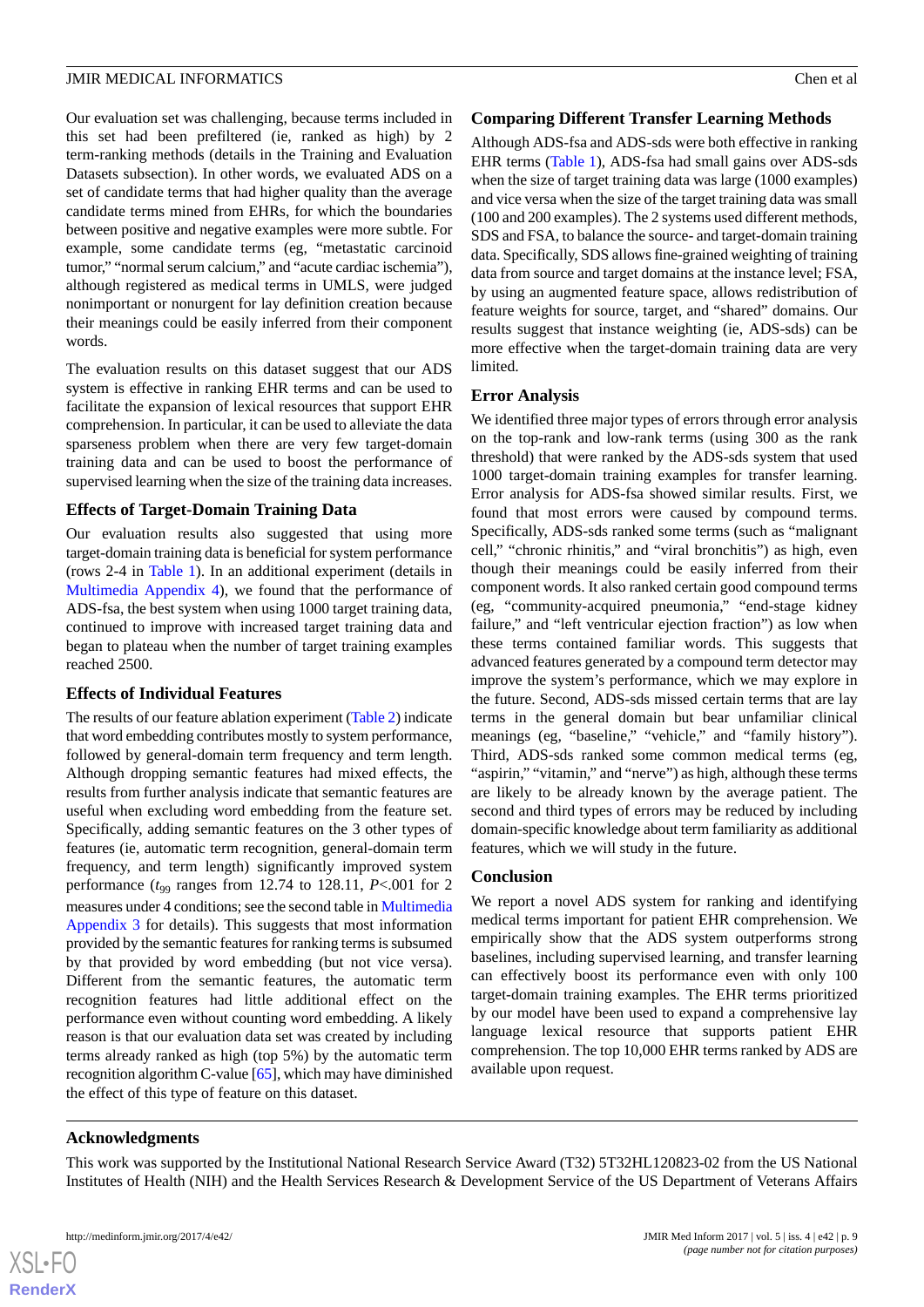Investigator Initiated Research (1I01HX001457-01). The content is solely the responsibility of the authors and does not necessarily represent the official views of NIH, the US Department of Veterans Affairs, or the US Government.

We thank Weisong Liu, Elaine Freund, Emily Druhl, and Victoria Wang for technical support in data collection. We also thank the anonymous reviewers for their constructive comments and suggestions.

## **Authors' Contributions**

HY and JC designed the study. JC and ANJ collected the data. JC designed and developed the ADS system, conducted the experiments, and drafted the manuscript. ANJ contributed substantially to feature generation for ADS. HY and SJF provided important intellectual input into system evaluation and content organization. All authors contributed to the writing and revision of the manuscript.

## **Conflicts of Interest**

<span id="page-9-5"></span>None declared.

## **Multimedia Appendix 1**

Analysis results of consumer health vocabulary's coverage of terms in electronic health record notes.

<span id="page-9-6"></span>[[PDF File \(Adobe PDF File\), 334KB-Multimedia Appendix 1](https://jmir.org/api/download?alt_name=medinform_v5i4e42_app1.pdf&filename=55ab8019abe651b964620fafc09304a9.pdf)]

## **Multimedia Appendix 2**

<span id="page-9-7"></span>Criteria used for manual selection of terms important for patient comprehension of electronic health record notes.

[[PDF File \(Adobe PDF File\), 553KB-Multimedia Appendix 2](https://jmir.org/api/download?alt_name=medinform_v5i4e42_app2.pdf&filename=5a08fd6a7d769bc563864d08944e5e03.pdf)]

## **Multimedia Appendix 3**

<span id="page-9-8"></span>Effects of features on performance of adapted distant supervision.

[[PDF File \(Adobe PDF File\), 419KB-Multimedia Appendix 3](https://jmir.org/api/download?alt_name=medinform_v5i4e42_app3.pdf&filename=fa04f012ddf2ae4932c9cbd92743d642.pdf)]

## **Multimedia Appendix 4**

<span id="page-9-0"></span>Effects of increasing target-domain training data on system performance.

[[PDF File \(Adobe PDF File\), 431KB-Multimedia Appendix 4](https://jmir.org/api/download?alt_name=medinform_v5i4e42_app4.pdf&filename=8647f31a0038981ebc5ae1b263f4584b.pdf)]

## **References**

- <span id="page-9-1"></span>1. Steinbrook R. Health care and the American Recovery and Reinvestment Act. N Engl J Med 2009 Mar 12;360(11):1057-1060. [doi: [10.1056/NEJMp0900665](http://dx.doi.org/10.1056/NEJMp0900665)] [Medline: [19224738](http://www.ncbi.nlm.nih.gov/entrez/query.fcgi?cmd=Retrieve&db=PubMed&list_uids=19224738&dopt=Abstract)]
- <span id="page-9-2"></span>2. Wright A, Feblowitz J, Samal L, McCoy AB, Sittig DF. The Medicare Electronic Health Record Incentive Program: provider performance on core and menu measures. Health Serv Res 2014 Feb;49(1 Pt 2):325-346 [\[FREE Full text\]](http://europepmc.org/abstract/MED/24359554) [doi: [10.1111/1475-6773.12134\]](http://dx.doi.org/10.1111/1475-6773.12134) [Medline: [24359554](http://www.ncbi.nlm.nih.gov/entrez/query.fcgi?cmd=Retrieve&db=PubMed&list_uids=24359554&dopt=Abstract)]
- 3. Irizarry T, DeVito DA, Curran CR. Patient portals and patient engagement: a state of the science review. J Med Internet Res 2015;17(6):e148 [\[FREE Full text\]](http://www.jmir.org/2015/6/e148/) [doi: [10.2196/jmir.4255](http://dx.doi.org/10.2196/jmir.4255)] [Medline: [26104044\]](http://www.ncbi.nlm.nih.gov/entrez/query.fcgi?cmd=Retrieve&db=PubMed&list_uids=26104044&dopt=Abstract)
- <span id="page-9-3"></span>4. Delbanco T, Walker J, Bell SK, Darer JD, Elmore JG, Farag N, et al. Inviting patients to read their doctors' notes: a quasi-experimental study and a look ahead. Ann Intern Med 2012 Oct 2;157(7):461-470 [[FREE Full text](http://europepmc.org/abstract/MED/23027317)] [doi: [10.7326/0003-4819-157-7-201210020-00002](http://dx.doi.org/10.7326/0003-4819-157-7-201210020-00002)] [Medline: [23027317](http://www.ncbi.nlm.nih.gov/entrez/query.fcgi?cmd=Retrieve&db=PubMed&list_uids=23027317&dopt=Abstract)]
- <span id="page-9-4"></span>5. Nazi KM, Hogan TP, McInnes DK, Woods SS, Graham G. Evaluating patient access to electronic health records: results from a survey of veterans. Med Care 2013 Mar;51(3 Suppl 1):S52-S56. [doi: [10.1097/MLR.0b013e31827808db](http://dx.doi.org/10.1097/MLR.0b013e31827808db)] [Medline: [23407012](http://www.ncbi.nlm.nih.gov/entrez/query.fcgi?cmd=Retrieve&db=PubMed&list_uids=23407012&dopt=Abstract)]
- 6. Woods SS, Schwartz E, Tuepker A, Press NA, Nazi KM, Turvey CL, et al. Patient experiences with full electronic access to health records and clinical notes through the My HealtheVet Personal Health Record Pilot: qualitative study. J Med Internet Res 2013;15(3):e65 [\[FREE Full text\]](http://www.jmir.org/2013/3/e65) [doi: [10.2196/jmir.2356\]](http://dx.doi.org/10.2196/jmir.2356) [Medline: [23535584](http://www.ncbi.nlm.nih.gov/entrez/query.fcgi?cmd=Retrieve&db=PubMed&list_uids=23535584&dopt=Abstract)]
- 7. Pyper C, Amery J, Watson M, Crook C. Patients' experiences when accessing their on-line electronic patient records in primary care. Br J Gen Pract 2004 Jan;54(498):38-43 [[FREE Full text](http://bjgp.org/cgi/pmidlookup?view=long&pmid=14965405)] [Medline: [14965405\]](http://www.ncbi.nlm.nih.gov/entrez/query.fcgi?cmd=Retrieve&db=PubMed&list_uids=14965405&dopt=Abstract)
- 8. Keselman A, Slaughter L, Smith CA, Kim H, Divita G, Browne A, et al. Towards consumer-friendly PHRs: patients' experience with reviewing their health records. AMIA Annu Symp Proc 2007:399-403 [\[FREE Full text](http://europepmc.org/abstract/MED/18693866)] [Medline: [18693866\]](http://www.ncbi.nlm.nih.gov/entrez/query.fcgi?cmd=Retrieve&db=PubMed&list_uids=18693866&dopt=Abstract)
- 9. Chapman K, Abraham C, Jenkins V, Fallowfield L. Lay understanding of terms used in cancer consultations. Psychooncology 2003 Sep;12(6):557-566. [doi: [10.1002/pon.673\]](http://dx.doi.org/10.1002/pon.673) [Medline: [12923796](http://www.ncbi.nlm.nih.gov/entrez/query.fcgi?cmd=Retrieve&db=PubMed&list_uids=12923796&dopt=Abstract)]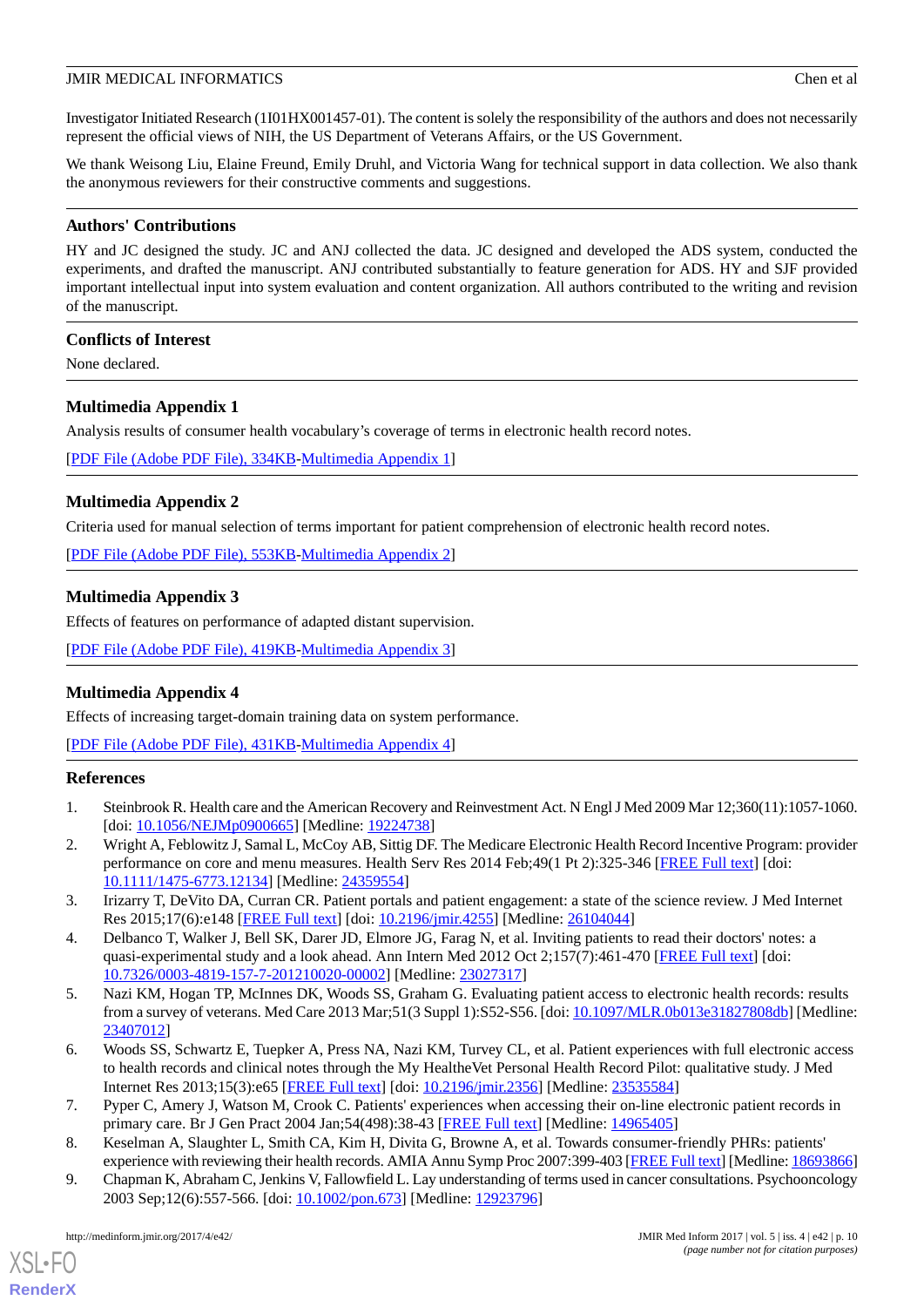- 10. Lerner EB, Jehle DV, Janicke DM, Moscati RM. Medical communication: do our patients understand? Am J Emerg Med 2000 Nov;18(7):764-766. [doi: [10.1053/ajem.2000.18040\]](http://dx.doi.org/10.1053/ajem.2000.18040) [Medline: [11103725\]](http://www.ncbi.nlm.nih.gov/entrez/query.fcgi?cmd=Retrieve&db=PubMed&list_uids=11103725&dopt=Abstract)
- <span id="page-10-0"></span>11. Jones RB, McGhee SM, McGhee D. Patient on-line access to medical records in general practice. Health Bull (Edinb) 1992 Mar; 50(2): 143-150. [Medline: [1517087\]](http://www.ncbi.nlm.nih.gov/entrez/query.fcgi?cmd=Retrieve&db=PubMed&list_uids=1517087&dopt=Abstract)
- <span id="page-10-1"></span>12. Baldry M, Cheal C, Fisher B, Gillett M, Huet V. Giving patients their own records in general practice: experience of patients and staff. Br Med J (Clin Res Ed) 1986 Mar 1;292(6520):596-598 [\[FREE Full text\]](http://europepmc.org/abstract/MED/3081187) [Medline: [3081187](http://www.ncbi.nlm.nih.gov/entrez/query.fcgi?cmd=Retrieve&db=PubMed&list_uids=3081187&dopt=Abstract)]
- <span id="page-10-2"></span>13. Kutner M, Greenberg E, Jin Y, Paulsen C. The health literacy of America's adults: results from the 2003 National Assessment of Adult Literacy (NCES 2006-483). Washington, DC: Department of Education, National Center for Educational Statistics (NCES); 2006 Sep. URL:<http://nces.ed.gov/pubs2006/2006483.pdf> [accessed 2016-07-15] [[WebCite Cache ID 6lwUr7mOK](http://www.webcitation.org/

                                6lwUr7mOK)]
- 14. Sarkar U, Karter AJ, Liu JY, Adler NE, Nguyen R, Lopez A, et al. The literacy divide: health literacy and the use of an internet-based patient portal in an integrated health system-results from the diabetes study of northern California (DISTANCE). J Health Commun 2010;15 Suppl 2:183-196 [\[FREE Full text](http://europepmc.org/abstract/MED/20845203)] [doi: [10.1080/10810730.2010.499988\]](http://dx.doi.org/10.1080/10810730.2010.499988) [Medline: [20845203](http://www.ncbi.nlm.nih.gov/entrez/query.fcgi?cmd=Retrieve&db=PubMed&list_uids=20845203&dopt=Abstract)]
- 15. Zarcadoolas C, Vaughon WL, Czaja SJ, Levy J, Rockoff ML. Consumers' perceptions of patient-accessible electronic medical records. J Med Internet Res 2013;15(8):e168 [[FREE Full text](http://www.jmir.org/2013/8/e168/)] [doi: [10.2196/jmir.2507\]](http://dx.doi.org/10.2196/jmir.2507) [Medline: [23978618](http://www.ncbi.nlm.nih.gov/entrez/query.fcgi?cmd=Retrieve&db=PubMed&list_uids=23978618&dopt=Abstract)]
- <span id="page-10-3"></span>16. Tieu L, Sarkar U, Schillinger D, Ralston JD, Ratanawongsa N, Pasick R, et al. Barriers and facilitators to online portal use among patients and caregivers in a safety net health care system: a qualitative study. J Med Internet Res 2015;17(12):e275 [[FREE Full text](http://www.jmir.org/2015/12/e275/)] [doi: [10.2196/jmir.4847](http://dx.doi.org/10.2196/jmir.4847)] [Medline: [26681155](http://www.ncbi.nlm.nih.gov/entrez/query.fcgi?cmd=Retrieve&db=PubMed&list_uids=26681155&dopt=Abstract)]
- <span id="page-10-4"></span>17. Mackert M, Mabry-Flynn A, Champlin S, Donovan EE, Pounders K. Health literacy and health information technology adoption: the potential for a new digital divide. J Med Internet Res 2016 Oct 04;18(10):e264 [\[FREE Full text](http://www.jmir.org/2016/10/e264/)] [doi: [10.2196/jmir.6349](http://dx.doi.org/10.2196/jmir.6349)] [Medline: [27702738](http://www.ncbi.nlm.nih.gov/entrez/query.fcgi?cmd=Retrieve&db=PubMed&list_uids=27702738&dopt=Abstract)]
- <span id="page-10-6"></span><span id="page-10-5"></span>18. Aronson AR, Lang F. An overview of MetaMap: historical perspective and recent advances. J Am Med Inform Assoc 2010;17(3):229-236 [[FREE Full text](http://jamia.oxfordjournals.org/lookup/pmidlookup?view=long&pmid=20442139)] [doi: [10.1136/jamia.2009.002733](http://dx.doi.org/10.1136/jamia.2009.002733)] [Medline: [20442139\]](http://www.ncbi.nlm.nih.gov/entrez/query.fcgi?cmd=Retrieve&db=PubMed&list_uids=20442139&dopt=Abstract)
- 19. McCray AT. Promoting health literacy. J Am Med Inform Assoc 2005;12(2):152-163 [\[FREE Full text\]](https://www.ncbi.nlm.nih.gov/pmc/articles/PMC551547/) [doi: [10.1197/jamia.M1687](http://dx.doi.org/10.1197/jamia.M1687)] [Medline: [15561782](http://www.ncbi.nlm.nih.gov/entrez/query.fcgi?cmd=Retrieve&db=PubMed&list_uids=15561782&dopt=Abstract)]
- <span id="page-10-8"></span><span id="page-10-7"></span>20. Keselman A, Logan R, Smith CA, Leroy G, Zeng-Treitler Q. Developing informatics tools and strategies for consumer-centered health communication. J Am Med Inform Assoc 2008;15(4):473-483 [\[FREE Full text\]](https://www.ncbi.nlm.nih.gov/pmc/articles/PMC2442255/) [doi: [10.1197/jamia.M2744](http://dx.doi.org/10.1197/jamia.M2744)] [Medline: [18436895](http://www.ncbi.nlm.nih.gov/entrez/query.fcgi?cmd=Retrieve&db=PubMed&list_uids=18436895&dopt=Abstract)]
- <span id="page-10-9"></span>21. Zeng-Treitler Q, Goryachev S, Kim H, Keselman A, Rosendale D. Making texts in electronic health records comprehensible to consumers: a prototype translator. AMIA Annu Symp Proc 2007:846-850 [\[FREE Full text\]](http://europepmc.org/abstract/MED/18693956) [Medline: [18693956\]](http://www.ncbi.nlm.nih.gov/entrez/query.fcgi?cmd=Retrieve&db=PubMed&list_uids=18693956&dopt=Abstract)
- <span id="page-10-10"></span>22. Kandula S, Curtis D, Zeng-Treitler Q. A semantic and syntactic text simplification tool for health content. AMIA Annu Symp Proc 2010;2010:366-370 [[FREE Full text](http://europepmc.org/abstract/MED/21347002)] [Medline: [21347002](http://www.ncbi.nlm.nih.gov/entrez/query.fcgi?cmd=Retrieve&db=PubMed&list_uids=21347002&dopt=Abstract)]
- 23. Polepalli RB, Houston T, Brandt C, Fang H, Yu H. Improving patients' electronic health record comprehension with NoteAid. Stud Health Technol Inform 2013;192:714-718 [\[FREE Full text\]](http://ebooks.iospress.nl/publication/34092) [Medline: [23920650\]](http://www.ncbi.nlm.nih.gov/entrez/query.fcgi?cmd=Retrieve&db=PubMed&list_uids=23920650&dopt=Abstract)
- 24. Neter E, Brainin E. eHealth literacy: extending the digital divide to the realm of health information. J Med Internet Res 2012 Jan;14(1):e19 [[FREE Full text](http://www.jmir.org/2012/1/e19/)] [doi: [10.2196/jmir.1619](http://dx.doi.org/10.2196/jmir.1619)] [Medline: [22357448](http://www.ncbi.nlm.nih.gov/entrez/query.fcgi?cmd=Retrieve&db=PubMed&list_uids=22357448&dopt=Abstract)]
- <span id="page-10-11"></span>25. Connolly KK, Crosby ME. Examining e-Health literacy and the digital divide in an underserved population in Hawai'i. Hawaii J Med Public Health 2014 Feb; 73(2): 44-48 [[FREE Full text](http://europepmc.org/abstract/MED/24567867)] [Medline: [24567867](http://www.ncbi.nlm.nih.gov/entrez/query.fcgi?cmd=Retrieve&db=PubMed&list_uids=24567867&dopt=Abstract)]
- <span id="page-10-12"></span>26. Diviani N, van den Putte B, Giani S, van Weert JC. Low health literacy and evaluation of online health information: a systematic review of the literature. J Med Internet Res 2015;17(5):e112 [\[FREE Full text](http://www.jmir.org/2015/5/e112/)] [doi: [10.2196/jmir.4018](http://dx.doi.org/10.2196/jmir.4018)] [Medline: [25953147](http://www.ncbi.nlm.nih.gov/entrez/query.fcgi?cmd=Retrieve&db=PubMed&list_uids=25953147&dopt=Abstract)]
- 27. Sbaffi L, Rowley J. Trust and credibility in web-based health information: a review and agenda for future research. J Med Internet Res 2017 Jun 19;19(6):e218 [\[FREE Full text](http://www.jmir.org/2017/6/e218/)] [doi: [10.2196/jmir.7579](http://dx.doi.org/10.2196/jmir.7579)] [Medline: [28630033](http://www.ncbi.nlm.nih.gov/entrez/query.fcgi?cmd=Retrieve&db=PubMed&list_uids=28630033&dopt=Abstract)]
- <span id="page-10-13"></span>28. Graber MA, Roller CM, Kaeble B. Readability levels of patient education material on the World Wide Web. J Fam Pract 1999 Jan;48(1):58-61. [Medline: [9934385\]](http://www.ncbi.nlm.nih.gov/entrez/query.fcgi?cmd=Retrieve&db=PubMed&list_uids=9934385&dopt=Abstract)
- <span id="page-10-14"></span>29. Berland GK, Elliott MN, Morales LS, Algazy JI, Kravitz RL, Broder MS, et al. Health information on the Internet: accessibility, quality, and readability in English and Spanish. JAMA 2001;285(20):2612-2621 [\[FREE Full text\]](https://www.ncbi.nlm.nih.gov/pmc/articles/PMC4182102/) [Medline: [11368735](http://www.ncbi.nlm.nih.gov/entrez/query.fcgi?cmd=Retrieve&db=PubMed&list_uids=11368735&dopt=Abstract)]
- <span id="page-10-15"></span>30. Kasabwala K, Agarwal N, Hansberry DR, Baredes S, Eloy JA. Readability assessment of patient education materials from the American Academy of Otolaryngology--Head and Neck Surgery Foundation. Otolaryngol Head Neck Surg 2012 Sep;147(3):466-471 [[FREE Full text](http://journals.sagepub.com/doi/pdf/10.1177/0194599812442783)] [doi: [10.1177/0194599812442783\]](http://dx.doi.org/10.1177/0194599812442783) [Medline: [22473833\]](http://www.ncbi.nlm.nih.gov/entrez/query.fcgi?cmd=Retrieve&db=PubMed&list_uids=22473833&dopt=Abstract)
- <span id="page-10-16"></span>31. Zeng QT, Tse T. Exploring and developing consumer health vocabularies. J Am Med Inform Assoc 2006;13(1):24-29 [[FREE Full text](https://www.ncbi.nlm.nih.gov/pmc/articles/PMC1380193/)] [doi: [10.1197/jamia.M1761](http://dx.doi.org/10.1197/jamia.M1761)] [Medline: [16221948](http://www.ncbi.nlm.nih.gov/entrez/query.fcgi?cmd=Retrieve&db=PubMed&list_uids=16221948&dopt=Abstract)]
- 32. Zeng QT, Tse T, Divita G, Keselman A, Crowell J, Browne AC, et al. Term identification methods for consumer health vocabulary development. J Med Internet Res 2007 Feb 28;9(1):e4 [\[FREE Full text\]](http://www.jmir.org/2007/1/e4/) [doi: [10.2196/jmir.9.1.e4](http://dx.doi.org/10.2196/jmir.9.1.e4)] [Medline: [17478413](http://www.ncbi.nlm.nih.gov/entrez/query.fcgi?cmd=Retrieve&db=PubMed&list_uids=17478413&dopt=Abstract)]
- 33. Spasić I, Schober D, Sansone S, Rebholz-Schuhmann D, Kell DB, Paton NW. Facilitating the development of controlled vocabularies for metabolomics technologies with text mining. BMC Bioinformatics 2008 Apr 29;9 Suppl 5:S5 [[FREE Full](https://bmcbioinformatics.biomedcentral.com/articles/10.1186/1471-2105-9-S5-S5) [text](https://bmcbioinformatics.biomedcentral.com/articles/10.1186/1471-2105-9-S5-S5)] [doi: [10.1186/1471-2105-9-S5-S5](http://dx.doi.org/10.1186/1471-2105-9-S5-S5)] [Medline: [18460187](http://www.ncbi.nlm.nih.gov/entrez/query.fcgi?cmd=Retrieve&db=PubMed&list_uids=18460187&dopt=Abstract)]

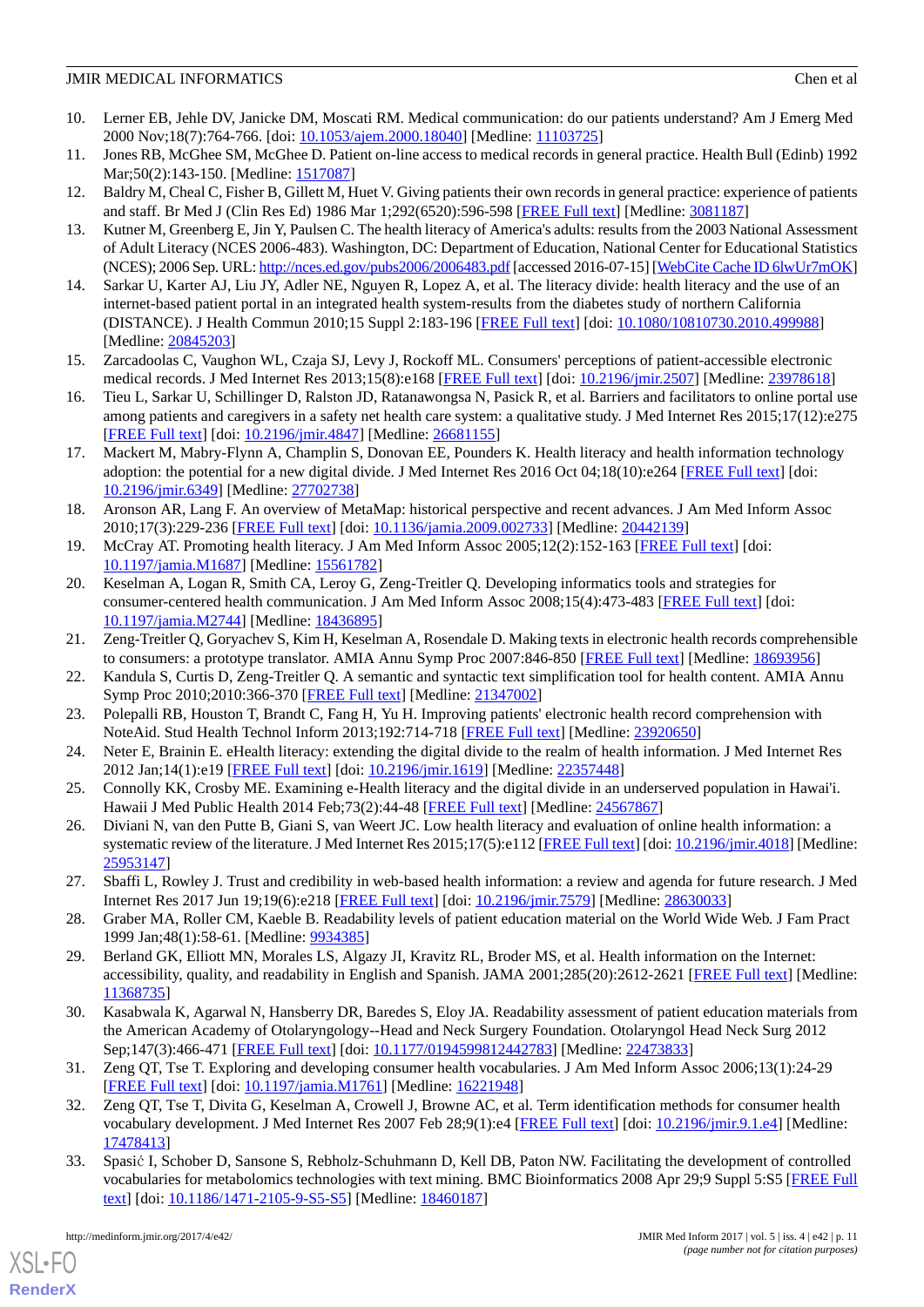- 34. Doing-Harris KM, Zeng-Treitler Q. Computer-assisted update of a consumer health vocabulary through mining of social network data. J Med Internet Res 2011 May 17;13(2):e37 [\[FREE Full text](http://www.jmir.org/2011/2/e37/)] [doi: [10.2196/jmir.1636\]](http://dx.doi.org/10.2196/jmir.1636) [Medline: [21586386](http://www.ncbi.nlm.nih.gov/entrez/query.fcgi?cmd=Retrieve&db=PubMed&list_uids=21586386&dopt=Abstract)]
- <span id="page-11-0"></span>35. Ahltorp M, Skeppstedt M, Kitajima S, Henriksson A, Rzepka R, Araki K. Expansion of medical vocabularies using distributional semantics on Japanese patient blogs. J Biomed Semantics 2016 Sep 26;7(1):58 [\[FREE Full text\]](https://jbiomedsem.biomedcentral.com/articles/10.1186/s13326-016-0093-x) [doi: [10.1186/s13326-016-0093-x\]](http://dx.doi.org/10.1186/s13326-016-0093-x) [Medline: [27671202](http://www.ncbi.nlm.nih.gov/entrez/query.fcgi?cmd=Retrieve&db=PubMed&list_uids=27671202&dopt=Abstract)]
- 36. Henriksson A, Conway M, Duneld M, Chapman WW. Identifying synonymy between SNOMED clinical terms of varying length using distributional analysis of electronic health records. AMIA Annu Symp Proc 2013;2013:600-609 [[FREE Full](http://europepmc.org/abstract/MED/24551362) [text](http://europepmc.org/abstract/MED/24551362)] [Medline: [24551362](http://www.ncbi.nlm.nih.gov/entrez/query.fcgi?cmd=Retrieve&db=PubMed&list_uids=24551362&dopt=Abstract)]
- <span id="page-11-2"></span><span id="page-11-1"></span>37. Jagannatha A, Chen J, Yu H. Mining and ranking biomedical synonym candidates from Wikipedia. 2015 Presented at: Sixth International Workshop on Health Text Mining and Information Analysis (Louhi); Sep 17-21, 2015; Lisbon, Portugal p. 142-151 URL: <https://aclweb.org/anthology/W/W15/W15-2619.pdf>
- <span id="page-11-3"></span>38. Chen J, Zheng J, Yu H. Finding important terms for patients in their electronic health records: a learning-to-rank approach using expert annotations. JMIR Med Inform 2016 Nov 30;4(4):e40 [\[FREE Full text](http://medinform.jmir.org/2016/4/e40/)] [doi: [10.2196/medinform.6373\]](http://dx.doi.org/10.2196/medinform.6373) [Medline: [27903489](http://www.ncbi.nlm.nih.gov/entrez/query.fcgi?cmd=Retrieve&db=PubMed&list_uids=27903489&dopt=Abstract)]
- <span id="page-11-4"></span>39. Chen J, Yu H. Unsupervised ensemble ranking of terms in electronic health record notes based on their importance to patients. J Biomed Inform 2017 Apr;68:121-131. [doi: [10.1016/j.jbi.2017.02.016](http://dx.doi.org/10.1016/j.jbi.2017.02.016)] [Medline: [28267590](http://www.ncbi.nlm.nih.gov/entrez/query.fcgi?cmd=Retrieve&db=PubMed&list_uids=28267590&dopt=Abstract)]
- <span id="page-11-6"></span>40. Craven M, Kumlien J. Constructing biological knowledge bases by extracting information from text sources. Proc Int Conf Intell Syst Mol Biol 1999:77-86. [Medline: [10786289\]](http://www.ncbi.nlm.nih.gov/entrez/query.fcgi?cmd=Retrieve&db=PubMed&list_uids=10786289&dopt=Abstract)
- <span id="page-11-5"></span>41. Morgan AA, Hirschman L, Colosimo M, Yeh AS, Colombe JB. Gene name identification and normalization using a model organism database. J Biomed Inform 2004 Dec;37(6):396-410 [\[FREE Full text\]](https://linkinghub.elsevier.com/retrieve/pii/S1532-0464(04)00087-5) [doi: [10.1016/j.jbi.2004.08.010\]](http://dx.doi.org/10.1016/j.jbi.2004.08.010) [Medline: [15542014](http://www.ncbi.nlm.nih.gov/entrez/query.fcgi?cmd=Retrieve&db=PubMed&list_uids=15542014&dopt=Abstract)]
- <span id="page-11-7"></span>42. Mintz M, Bills S, Snow R, Jurafsky D. Distant supervision for relation extraction without labeled data. 2009 Presented at: Joint Conference of the 47th Annual Meeting of the ACL and the 4th International Joint Conference on Natural Language Processing of the AFNLP: Volume 2; Aug 2-7, 2009; Suntec, Singapore p. 1003-1011 URL: [https://www.aclweb.org/](https://www.aclweb.org/anthology/P09-1113) [anthology/P09-1113](https://www.aclweb.org/anthology/P09-1113)
- <span id="page-11-8"></span>43. Usami Y, Cho H, Okazaki N, Tsujii J. Automatic acquisition of huge training data for bio-medical named entity recognition. 2011 Presented at: 2011 Workshop on Biomedical Natural Language Processing; Jun 23-24, 2011; Portland, OR, USA p. 65-73 URL: <http://www.aclweb.org/anthology/W11-0208>
- 44. Buyko E, Beisswanger E, Hahn U. The extraction of pharmacogenetic and pharmacogenomic relations--a case study using PharmGKB. Pac Symp Biocomput 2012:376-387 [\[FREE Full text\]](http://psb.stanford.edu/psb-online/proceedings/psb12/abstracts/2012_p376.html) [Medline: [22174293](http://www.ncbi.nlm.nih.gov/entrez/query.fcgi?cmd=Retrieve&db=PubMed&list_uids=22174293&dopt=Abstract)]
- <span id="page-11-9"></span>45. Bobic T, Klinger R, Thomas P, Hofmann-Apitius M. Improving distantly supervised extraction of drug-drugprotein-protein interactions. 2012 Presented at: Joint Workshop on UnsupervisedSemi-Supervised Learning in NLP; Apr 23-27, 2012; Avignon, France p. 35-43 URL: <http://www.aclweb.org/anthology/W12-0705>
- <span id="page-11-11"></span><span id="page-11-10"></span>46. Liu M, Ling Y, An Y, Hu X. Relation extraction from biomedical literature with minimal supervision and grouping strategy. 2014 Presented at: 2014 IEEE International Conference on Bioinformatics and Biomedicine; Nov 2-5, 2014; Belfast, UK p. 444-449. [doi: [10.1109/BIBM.2014.6999198](http://dx.doi.org/10.1109/BIBM.2014.6999198)]
- <span id="page-11-12"></span>47. Wallace BC, Kuiper J, Sharma A, Zhu MB, Marshall IJ. Extracting PICO sentences from clinical trial reports using supervised distant supervision. J Mach Learn Res 2016;17 [\[FREE Full text\]](http://europepmc.org/abstract/MED/27746703) [Medline: [27746703\]](http://www.ncbi.nlm.nih.gov/entrez/query.fcgi?cmd=Retrieve&db=PubMed&list_uids=27746703&dopt=Abstract)
- <span id="page-11-13"></span>48. Pan SJ, Yang Q. A survey on transfer learning. IEEE Trans Knowl Data Eng 2010 Oct; 22(10):1345-1359 [\[FREE Full text](https://www.cse.ust.hk/~qyang/Docs/2009/tkde_transfer_learning.pdf)] [doi: [10.1109/TKDE.2009.191\]](http://dx.doi.org/10.1109/TKDE.2009.191)
- <span id="page-11-14"></span>49. Xu Q, Yang Q. A survey of transfer and multitask learning in bioinformatics. J Comput Sci Eng 2011;5(3):257-268. [doi: [10.5626/JCSE.2011.5.3.257](http://dx.doi.org/10.5626/JCSE.2011.5.3.257)]
- <span id="page-11-15"></span>50. Ferraro JP, Daumé H, Duvall SL, Chapman WW, Harkema H, Haug PJ. Improving performance of natural language processing part-of-speech tagging on clinical narratives through domain adaptation. J Am Med Inform Assoc 2013;20(5):931-939 [[FREE Full text](http://europepmc.org/abstract/MED/23486109)] [doi: [10.1136/amiajnl-2012-001453](http://dx.doi.org/10.1136/amiajnl-2012-001453)] [Medline: [23486109](http://www.ncbi.nlm.nih.gov/entrez/query.fcgi?cmd=Retrieve&db=PubMed&list_uids=23486109&dopt=Abstract)]
- <span id="page-11-17"></span><span id="page-11-16"></span>51. Zheng J, Yu H. Identifying key concepts from EHR notes using domain adaptation. 2015 Presented at: Sixth International Workshop on Health Text Mining and Information Analysis (Louhi); Sep 17-21, 2015; Lisbon, Portugal p. 115-119 URL: <https://aclweb.org/anthology/W/W15/W15-2615.pdf>
- <span id="page-11-18"></span>52. Dahlmeier D, Ng HT. Domain adaptation for semantic role labeling in the biomedical domain. Bioinformatics 2010 Apr 15;26(8):1098-1104 [[FREE Full text](https://academic.oup.com/bioinformatics/article-lookup/doi/10.1093/bioinformatics/btq075)] [doi: [10.1093/bioinformatics/btq075\]](http://dx.doi.org/10.1093/bioinformatics/btq075) [Medline: [20179074](http://www.ncbi.nlm.nih.gov/entrez/query.fcgi?cmd=Retrieve&db=PubMed&list_uids=20179074&dopt=Abstract)]
- 53. Zhang Y, Tang B, Jiang M, Wang J, Xu H. Domain adaptation for semantic role labeling of clinical text. J Am Med Inform Assoc 2015 Sep;22(5):967-979 [\[FREE Full text\]](http://europepmc.org/abstract/MED/26063745) [doi: [10.1093/jamia/ocu048\]](http://dx.doi.org/10.1093/jamia/ocu048) [Medline: [26063745](http://www.ncbi.nlm.nih.gov/entrez/query.fcgi?cmd=Retrieve&db=PubMed&list_uids=26063745&dopt=Abstract)]
- 54. Mowery D, Wiebe J, Visweswaran S, Harkema H, Chapman WW. Building an automated SOAP classifier for emergency department reports. J Biomed Inform 2012 Feb;45(1):71-81 [[FREE Full text\]](https://linkinghub.elsevier.com/retrieve/pii/S1532-0464(11)00147-X) [doi: [10.1016/j.jbi.2011.08.020\]](http://dx.doi.org/10.1016/j.jbi.2011.08.020) [Medline: [21925286](http://www.ncbi.nlm.nih.gov/entrez/query.fcgi?cmd=Retrieve&db=PubMed&list_uids=21925286&dopt=Abstract)]
- 55. Zhang Z, Iria J, Brewster C, Ciravegna F. A comparative evaluation of term recognition algorithms. 2008 Presented at: LREC 2008: Sixth International Conference on Language Resources Evaluation; May 26-Jun 1, 2008; Marrakech, Morocco p. 2108-2113 URL: [http://www.lrec-conf.org/proceedings/lrec2008/pdf/538\\_paper.pdf](http://www.lrec-conf.org/proceedings/lrec2008/pdf/538_paper.pdf)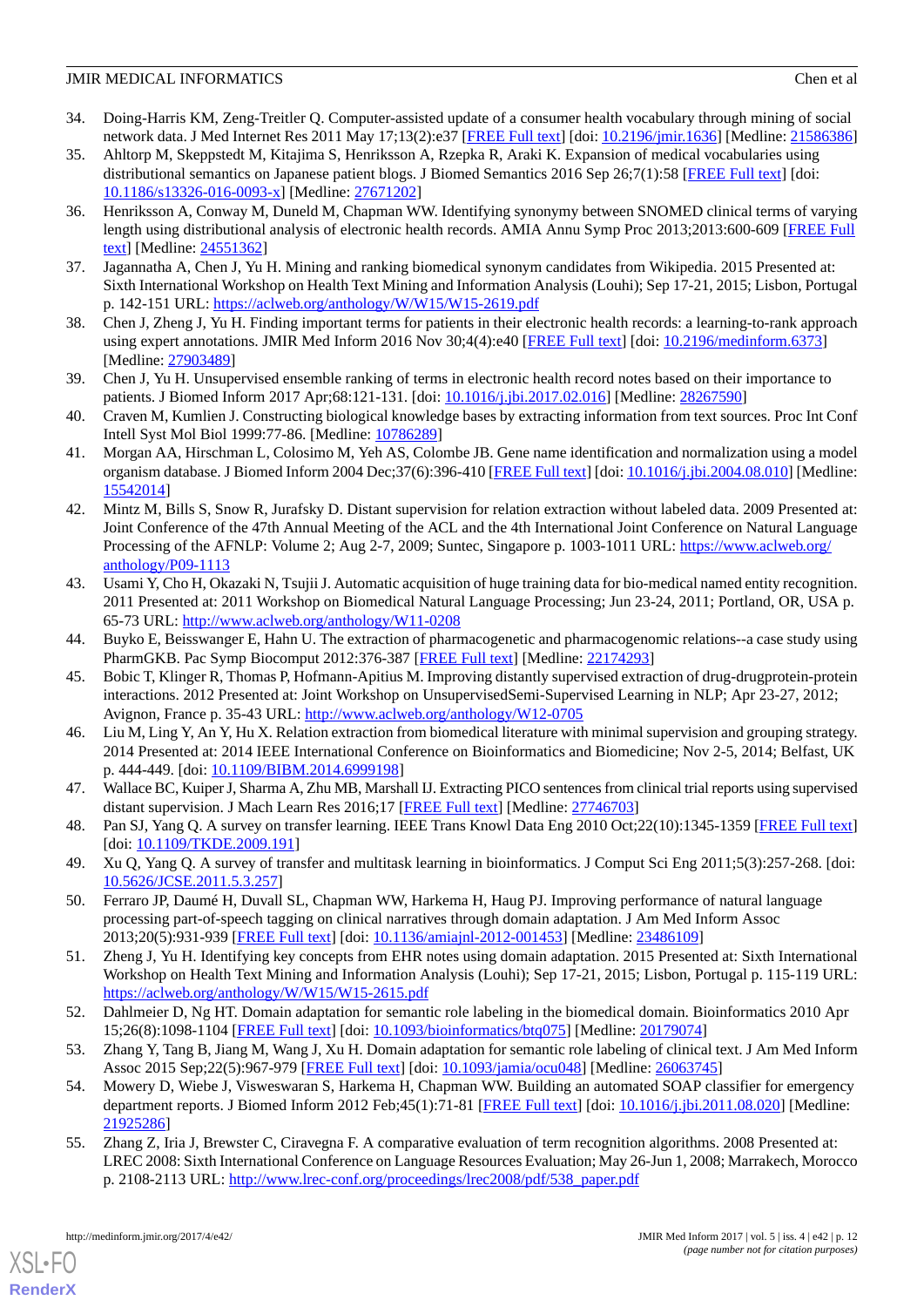- <span id="page-12-0"></span>56. McCray AT, Loane RF, Browne AC, Bangalore AK. Terminology issues in user access to Web-based medical information. Proc AMIA Symp 1999:107-111 [\[FREE Full text\]](http://europepmc.org/abstract/MED/10566330) [Medline: [10566330](http://www.ncbi.nlm.nih.gov/entrez/query.fcgi?cmd=Retrieve&db=PubMed&list_uids=10566330&dopt=Abstract)]
- 57. Zeng Q, Kogan S, Ash N, Greenes RA. Patient and clinician vocabulary: how different are they? Stud Health Technol Inform 2001;84(Pt 1):399-403 [\[FREE Full text](http://ebooks.iospress.nl/publication/19512)] [Medline: [11604772](http://www.ncbi.nlm.nih.gov/entrez/query.fcgi?cmd=Retrieve&db=PubMed&list_uids=11604772&dopt=Abstract)]
- 58. Patrick TB, Monga HK, Sievert ME, Houston HJ, Longo DR. Evaluation of controlled vocabulary resources for development of a consumer entry vocabulary for diabetes. J Med Internet Res 2001;3(3):e24 [[FREE Full text](http://www.jmir.org/2001/3/e24/)] [doi: [10.2196/jmir.3.3.e24](http://dx.doi.org/10.2196/jmir.3.3.e24)] [Medline: [11720966](http://www.ncbi.nlm.nih.gov/entrez/query.fcgi?cmd=Retrieve&db=PubMed&list_uids=11720966&dopt=Abstract)]
- <span id="page-12-2"></span><span id="page-12-1"></span>59. Zeng Q, Kogan S, Ash N, Greenes RA, Boxwala AA. Characteristics of consumer terminology for health information retrieval. Methods Inf Med 2002;41(4):289-298. [Medline: [12425240](http://www.ncbi.nlm.nih.gov/entrez/query.fcgi?cmd=Retrieve&db=PubMed&list_uids=12425240&dopt=Abstract)]
- <span id="page-12-3"></span>60. Zeng QT, Tse T, Crowell J, Divita G, Roth L, Browne AC. Identifying consumer-friendly display (CFD) names for health concepts. AMIA Annu Symp Proc 2005:859-863 [[FREE Full text](http://europepmc.org/abstract/MED/16779162)] [Medline: [16779162](http://www.ncbi.nlm.nih.gov/entrez/query.fcgi?cmd=Retrieve&db=PubMed&list_uids=16779162&dopt=Abstract)]
- <span id="page-12-4"></span>61. Keselman A, Smith CA, Divita G, Kim H, Browne AC, Leroy G, et al. Consumer health concepts that do not map to the UMLS: where do they fit? J Am Med Inform Assoc 2008;15(4):496-505 [\[FREE Full text\]](https://www.ncbi.nlm.nih.gov/pmc/articles/PMC2442253/) [doi: [10.1197/jamia.M2599](http://dx.doi.org/10.1197/jamia.M2599)] [Medline: [18436906](http://www.ncbi.nlm.nih.gov/entrez/query.fcgi?cmd=Retrieve&db=PubMed&list_uids=18436906&dopt=Abstract)]
- <span id="page-12-5"></span>62. Tse T, Soergel D. Exploring medical expressions used by consumers and the media: an emerging view of consumer health vocabularies. AMIA Annu Symp Proc 2003:674-678 [\[FREE Full text\]](http://europepmc.org/abstract/MED/14728258) [Medline: [14728258](http://www.ncbi.nlm.nih.gov/entrez/query.fcgi?cmd=Retrieve&db=PubMed&list_uids=14728258&dopt=Abstract)]
- <span id="page-12-6"></span>63. Zeng Q, Kim E, Crowell J, Tse T. A text corpora-based estimation of the familiarity of health terminology. 2005 Presented at: Sixth International Conference on Biological and Medical Data Analysis; Nov 10-11, 2005; Aveiro, Portugal p. 184-192 URL: <https://lhncbc.nlm.nih.gov/files/archive/pub2005041.pdf> [doi: [10.1007/11573067\\_19](http://dx.doi.org/10.1007/11573067_19)]
- <span id="page-12-7"></span>64. Daume H. Frustratingly easy domain adaption. 2004 Presented at: 45th Annual Meeting of the Association of Computational Linguistics; Jun 23-30, 2007; Prague, Czech Republic p. 256-263 URL: [http://citeseerx.ist.psu.edu/viewdoc/download?doi=10.](http://citeseerx.ist.psu.edu/viewdoc/download?doi=10.1.1.110.2062&rep=rep1&type=pdf) [1.1.110.2062&rep=rep1&type=pdf](http://citeseerx.ist.psu.edu/viewdoc/download?doi=10.1.1.110.2062&rep=rep1&type=pdf)
- <span id="page-12-8"></span>65. Frantzi K, Ananiadou S, Mima H. Automatic recognition of multi-word terms: the C-value/NC-value method. Int J Digit Libr 2000 Aug 1;3(2):115-130 [[FREE Full text](http://personalpages.manchester.ac.uk/staff/sophia.ananiadou/ijodl2000.pdf)] [doi: [10.1007/s007999900023\]](http://dx.doi.org/10.1007/s007999900023)
- <span id="page-12-9"></span>66. Jiang J, Zhai C. Instance weighting for domain adaption in NLP. 2007 Presented at: 45th Annual Meeting of the Association of Computational Linguistics; Jun 23-30, 2007; Prague, Czech Republic p. 264-271 URL: [http://citeseerx.ist.psu.edu/](http://citeseerx.ist.psu.edu/viewdoc/download?doi=10.1.1.149.8018&rep=rep1&type=pdf) [viewdoc/download?doi=10.1.1.149.8018&rep=rep1&type=pdf](http://citeseerx.ist.psu.edu/viewdoc/download?doi=10.1.1.149.8018&rep=rep1&type=pdf)
- <span id="page-12-10"></span>67. Mikolov T, Sutskever I, Chen K, Corrado G, Dean J. Distributed representations of words and phrases and their compositionality. 2013 Presented at: Advances in Neural Information Processing Systems (NIPS 2013); Dec 5-10, 2013; Lake Tahoe, NV, USA p. 3111-3119 URL: [https://papers.nips.cc/paper/](https://papers.nips.cc/paper/5021-distributed-representations-of-words-and-phrases-and-their-compositionality.pdf) [5021-distributed-representations-of-words-and-phrases-and-their-compositionality.pdf](https://papers.nips.cc/paper/5021-distributed-representations-of-words-and-phrases-and-their-compositionality.pdf)
- <span id="page-12-12"></span><span id="page-12-11"></span>68. Mikolov T, Chen K, Corrado G, Dean J. ArXiv13013781 Cs. 2013 Sep 7. Efficient estimation of word representations in vector space URL: <http://arxiv.org/abs/1301.3781> [accessed 2017-06-18] [[WebCite Cache ID 6m6NhZqFz](http://www.webcitation.org/

                                6m6NhZqFz)]
- <span id="page-12-13"></span>69. Pyysalo S, Ginter F, Moen H, Salakoski T, Ananiadou S. Distributional semantics resources for biomedical text processing. 2013 Presented at: The 5th International Symposium on Languages in Biology and Medicine (LBM 2013); December 12-13, 2013; Tokyo, Japan p. 39-43 URL: <http://bio.nlplab.org/pdf/pyysalo13literature.pdf>
- <span id="page-12-14"></span>70. Michel J, Shen YK, Aiden AP, Veres A, Gray MK, Google Books Team, et al. Quantitative analysis of culture using millions of digitized books. Science 2011 Jan 14;331(6014):176-182 [\[FREE Full text](http://www.sciencemag.org/cgi/pmidlookup?view=long&pmid=21163965)] [doi: [10.1126/science.1199644\]](http://dx.doi.org/10.1126/science.1199644) [Medline: [21163965](http://www.ncbi.nlm.nih.gov/entrez/query.fcgi?cmd=Retrieve&db=PubMed&list_uids=21163965&dopt=Abstract)]
- <span id="page-12-15"></span>71. Elhadad N. Comprehending technical texts: predicting and defining unfamiliar terms. AMIA Annu Symp Proc 2006:239-243 [[FREE Full text](http://europepmc.org/abstract/MED/17238339)] [Medline: [17238339](http://www.ncbi.nlm.nih.gov/entrez/query.fcgi?cmd=Retrieve&db=PubMed&list_uids=17238339&dopt=Abstract)]
- 72. Pedregosa F, Varoquaux G, Gramfort A, Michel V, Thirion B, Grisel O, et al. Scikit-learn: machine learning in Python. J Mach Learn Res 2011;12(Oct):2825-2830 [[FREE Full text](http://www.jmlr.org/papers/volume12/pedregosa11a/pedregosa11a.pdf)]
- 73. Jones E, Oliphant T, Peterson P. SciPy: Open source scientific tools for Python. 2001-. SciPy.org.: SciPy developers; 2017. URL: <https://www.scipy.org/> [accessed 2017-10-20] [\[WebCite Cache ID 6uMcmi5ru](http://www.webcitation.org/

                                6uMcmi5ru)]

## **Abbreviations**

**ADS:** adapted distant supervision **AUC-ROC:** area under the receiver operating characteristic curve **CHV:** consumer health vocabulary **EHR:** electronic health record **FSA:** feature space augmentation

- **JATE:** Java Automatic Term Extraction
- **NLP:** natural language processing
- **SDS:** supervised distant supervision
- **UMLS:** Unified Medical Language System